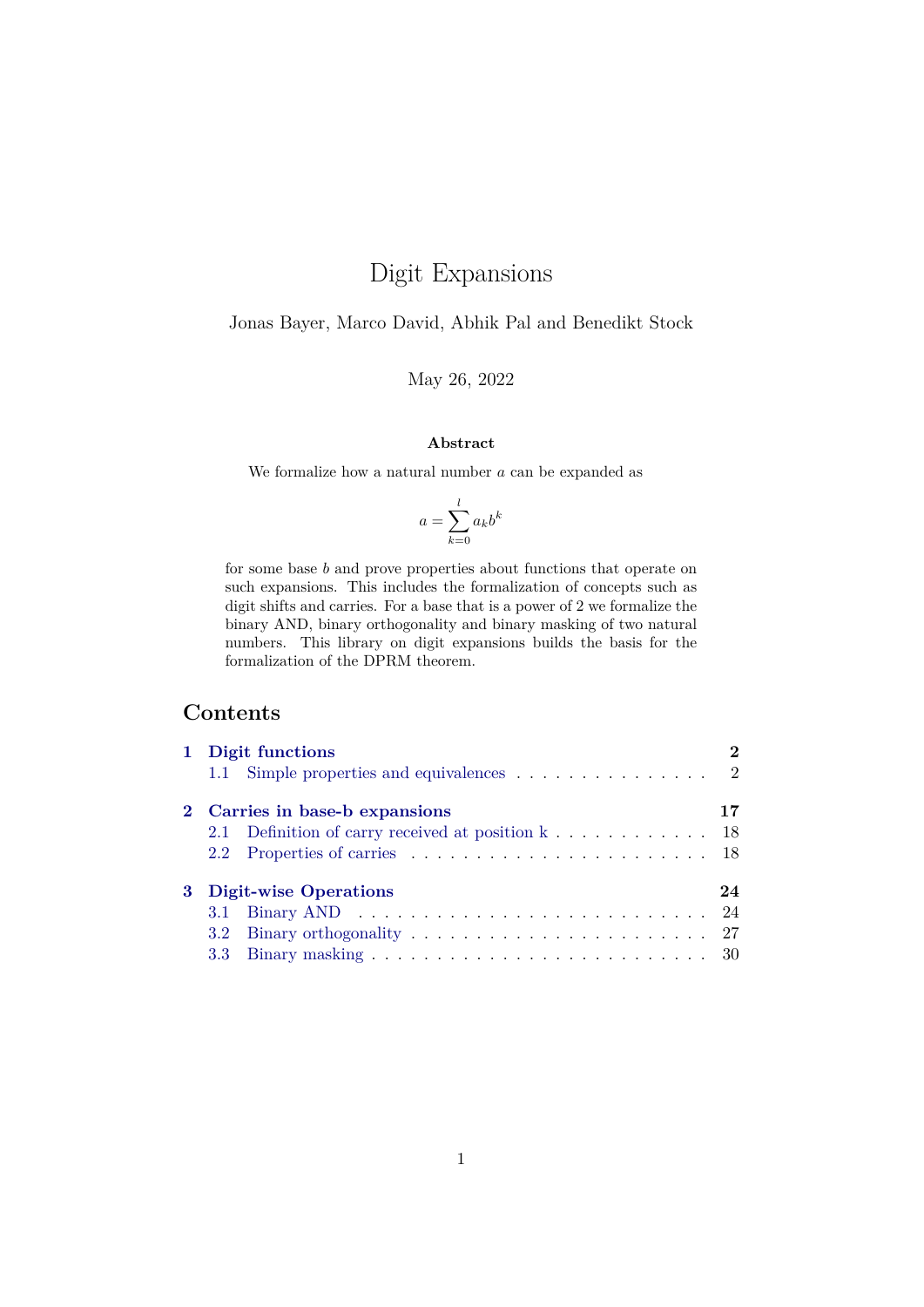# <span id="page-1-0"></span>**1 Digit functions**

```
theory Bits-Digits
 imports Main
begin
```
We define the n-th bit of a number in base 2 representation

**definition** *nth-bit* :: *nat*  $\Rightarrow$  *nat*  $\Rightarrow$  *nat* (**infix** ; 100) **where** *nth-bit num k* =  $(num \ div (2 \ ^k)) \ mod 2$ 

as well as the n-th digit of a number in an arbitrary base

**definition** *nth-digit* :: *nat*  $\Rightarrow$  *nat*  $\Rightarrow$  *nat*  $\Rightarrow$  *nat* **where** *nth-digit num k base* =  $(num \ div (base \ ^k))$  *mod base* 

In base 2, the two definitions coincide.

**lemma** *nth-digit-base2-equiv:nth-bit a k* = *nth-digit a k* (2:*:nat*) **by** (*auto simp add*:*nth-bit-def nth-digit-def*)

**lemma** *general-digit-base*: **assumes**  $t1 > t2$  **and**  $b>1$ **shows** *nth-digit*  $(a * b^t1)$  *t2*  $b = 0$ **proof** − **have** *1*: *b*<sup> $\hat{t}$ *t div b*<sup> $\hat{t}$ 2 = *b*<sup> $\hat{}$ </sup>(*t1*−*t2*) **using** *assms* **apply** *auto*</sup></sup> **by** (*metis Suc-lessD less-imp-le less-numeral-extra*(*3*) *power-diff* ) have  $b^t2$  dvd  $b^t1$  **using**  $\langle t1 \rangle$   $t2$ **by** (*simp add*: *le-imp-power-dvd*) **hence**  $(a * b^t t)$  *div b* $t^t = a * b^t (t^t - t^t)$  **using** *div-mult-swap*[*of b* $t^t = b^t t^t$  *a*] *1* **by** *auto* **thus** *?thesis* **using** *nth-digit-def assms* **by** *auto* **qed**

**lemma** *nth-bit-bounded*: *nth-bit a*  $k \leq 1$ **by** (*auto simp add*: *nth-bit-def*)

**lemma** *nth-digit-bounded*:  $b > 1 \implies nth\text{-}digit\ a\ k\ b \leq b-1$ **apply** (*auto simp add*: *nth-digit-def*) **using** *less-Suc-eq-le* **by** *fastforce*

**lemma** *obtain-smallest: P* (*n*::*nat*)  $\implies$  ∃  $k \leq n$ . *P*  $k \wedge (\forall a < k. \neg (P \ a))$ **by** (*metis ex-least-nat-le not-less-zero zero-le*)

## <span id="page-1-1"></span>**1.1 Simple properties and equivalences**

Reduce the *nth-digit* function to (¡) if the base is a power of 2

**lemma** *digit-gen-pow2-reduct:*  $k < c \implies (nth-digit \ a \ t \ (2^c c))$  ;  $k = a \ (c*t+k)$ **proof** − **assume** *k*<*c* **then have** *moddiv:*  $(x \mod 2^c c)$  **;**  $k = x$  **;**  $k$  **for**  $x$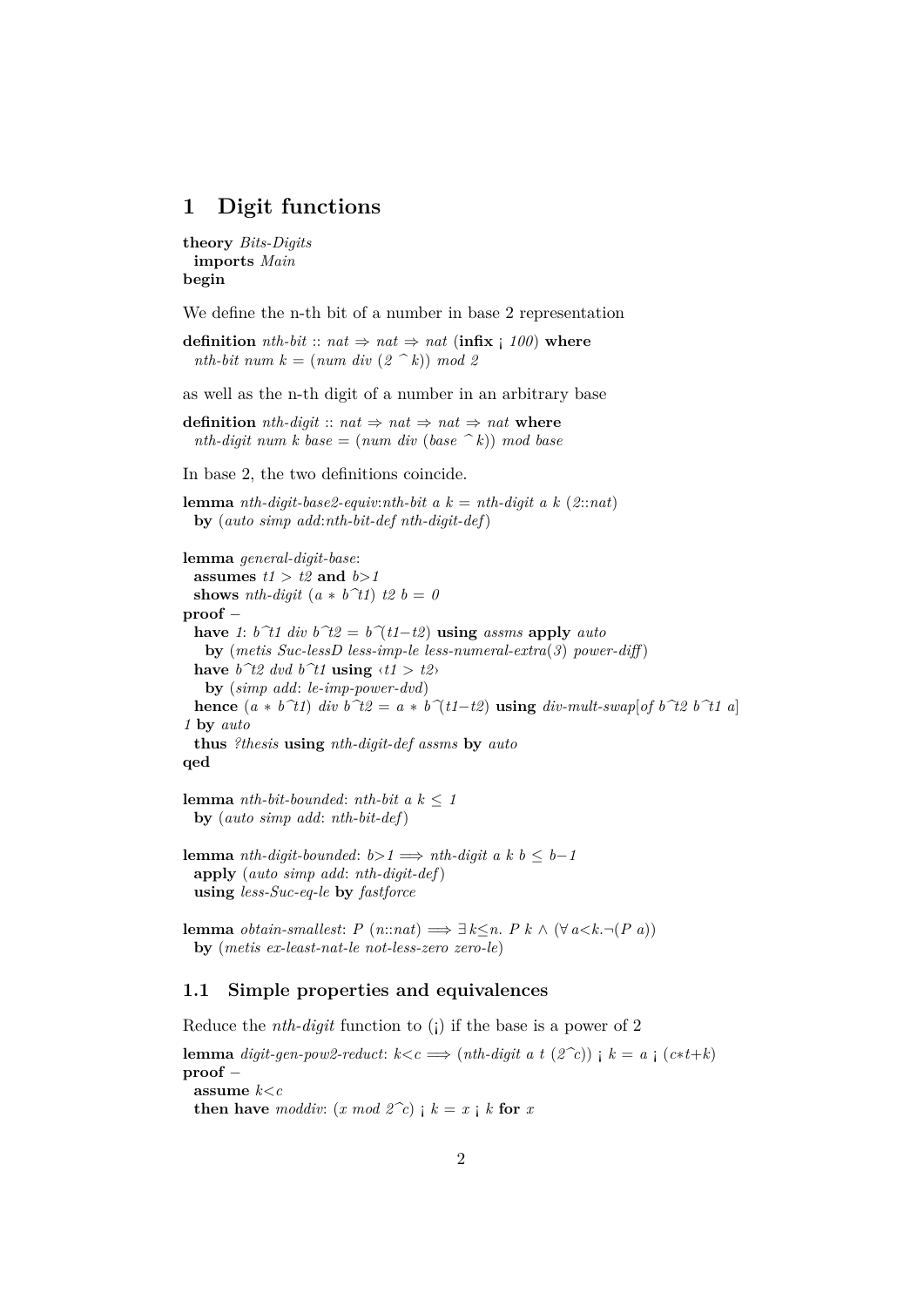**proof**− **assume** *klc*: *k*<*c* **obtain** *a b* **where** *x-def*:  $x = a * 2^c c + b$  **and**  $b < 2^c c$ **by** (*meson mod-div-decomp mod-less-divisor zero-less-numeral zero-less-power*) **then have** *bk*:  $(x \mod 2^{\infty} c)$  **;**  $k = b$  **;**  $k$  **by**  $simp$ **have** *x div*  $2 \hat{ }^k = a * 2^{\hat{ }^k} (c - k) + b$  *div*  $2^k$ **using** *x-def* **by** (*smt Euclidean-Division*.*div-eq-0-iff add-diff-inverse-nat add-self-div-2 div-mult-self3 klc mult*.*left-commute nat-le-linear not-less power-add power-eq-0-iff semiring-normalization-rules*(*7* )) **then have**  $x \nvert k = (a * 2^{\infty}(c-k) + b \text{ div } 2^k) \text{ mod } 2$  by (*simp add: nth-bit-def*) **then have**  $x \nvert k = b \nvert k$  **using**  $nth\text{-}bit\text{-}def$  klc **by** (*simp add: mod2-eq-if*) **then show** *?thesis* **using** *nth-bit-def bk* **by** *linarith* **qed have** *a div*  $((2 \tbinom{\frown}{c}) \tbinom{\frown}{t} x \tbinom{\frown}{c})$  *a div*  $(2 \tbinom{\frown}{c}) \tbinom{\frown}{t} d$  **iv**  $2 \tbinom{\frown}{k}$  **using** *div-mult2-eq* **by** *blast* **moreover have** *a div*  $(2 \rceil c) \rceil t \mod 2 \rceil c$  *div*  $2 \rceil k \mod 2 = a$  *div*  $(2 \rceil c) \rceil t$ *div 2 ^ k mod 2* **using** *moddiv nth-bit-def* **by** *auto* **ultimately show** (*nth-digit a t* ( $2^c$ *c*))  $k = a$  *i* ( $c$ \**t*+*k*) **using** *nth-digit-def nth-bit-def* **by** (*auto simp*: *power-add power-mult*) **qed** Show equivalence of numbers by equivalence of all their bits (digits) **lemma**  $aux\text{-}even\text{-}pow2\text{-}factor: a > 0 \implies \exists k \ b. ((a::\text{-}nat) = (2\text{-}k) * b \land odd b)$ **proof**(*induction a rule*: *full-nat-induct*) **case** (*1 n*) **then show** *?case* **proof** (*cases odd n*) **case** *True* **then show** *?thesis* **by** (*metis nat-power-eq-Suc-0-iff power-Suc power-Suc0-right power-commutes*) **next case** *False* **have**  $(∃ t. n = 2 * t)$  **using** *False* **by** *auto* **then obtain** *t* where  $n$ -def: $n = 2 * t$  **.. then have**  $t < n$  **using** 1.*prems* **by** *linarith* **then have** *ih*:∃ *r s*. *t* =  $2^r r * s \wedge old \textit{odd} s$  **using** 1 *n*-def by *simp* 

**then have** ∃ *r s*.  $n = 2 \gamma (Suc \ r) * s$  **using** *n-def* by *auto* 

**then show** *?thesis* **by** (*metis ih n-def power-commutes semiring-normalization-rules*(*18*) *semiring-normalization-rules*(*28*))

```
qed
qed
```
**lemma**  $aux0$ -digit-wise-equiv: $a > 0 \implies (\exists k. nth-bit a k = 1)$ **proof** − **assume**  $a$ -geq-0:  $a > 0$ **consider** (*odd*) *a* mod  $2 = 1$  | (*even*) *a* mod  $2 = 0$  **by** force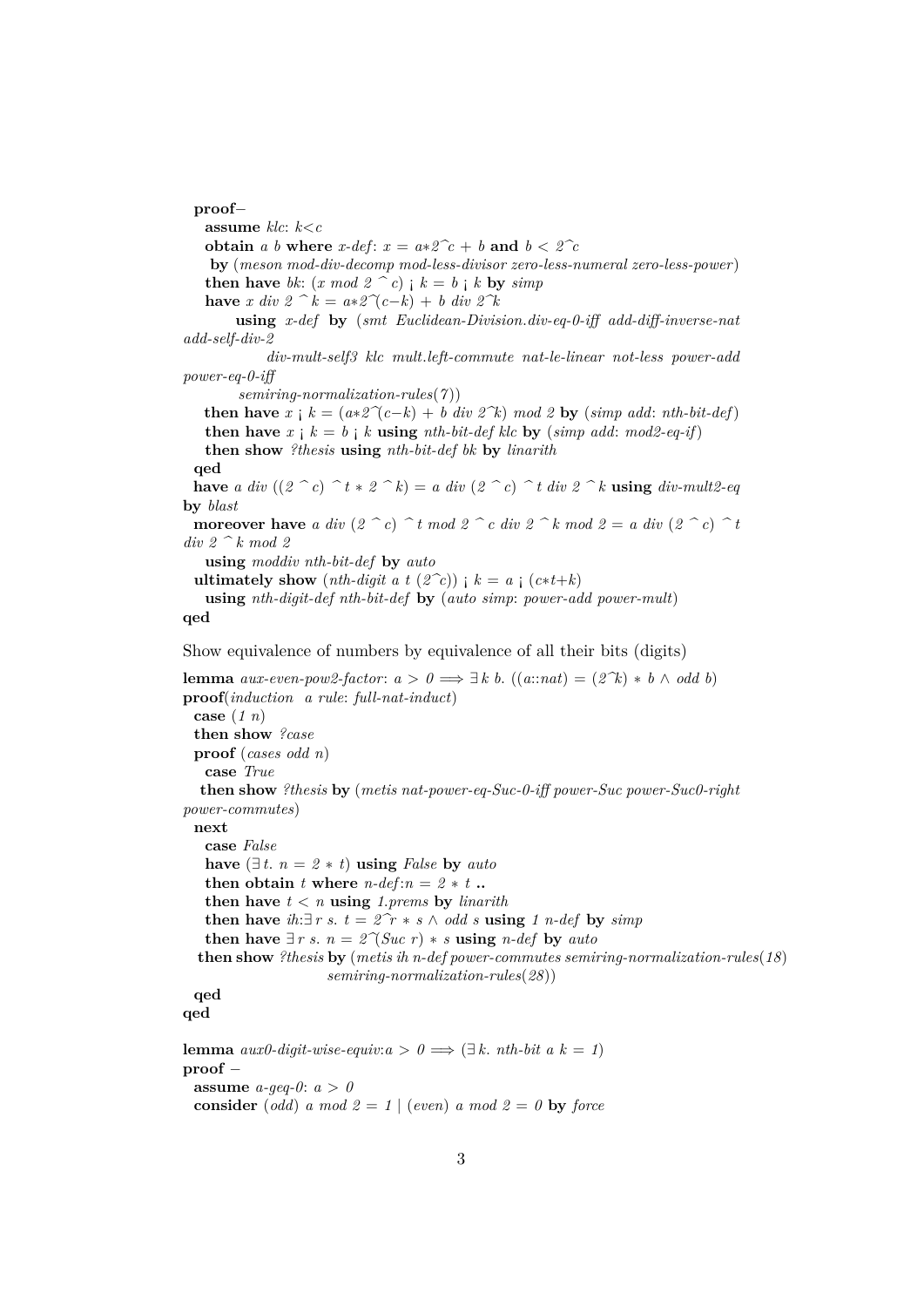```
then show ?thesis
 proof(cases)
   case odd
   then show ?thesis by (metis div-by-1 nth-bit-def power-0)
 next
   case even
   then have bk-def:\exists k \ b. (a = (2^k) * b \land \text{odd } b)using aux-even-pow2-factor a-geq-0 by simp
   then obtain b k where bk-cond:(a = (2^k) * b \wedge \text{odd } b) by blast
   then have b = a div (2\hat{ }k) by simp
   then have digi-b:nth-bit b 0 = 1 using bk-def
     using bk-cond nth-bit-def odd-iff-mod-2-eq-one by fastforce
   then have nth-bit a k = (nth-bit b 0) using nth-bit-def bk-cond by force
   then have nth-bit a k = 1 using digi-b by simp
   then show ?thesis by blast
 qed
qed
lemma aux1\text{-}digit\text{-}wise\text{-}equiv: (\forall k.(nth\text{-}bit \ a \ k = 0)) \longleftrightarrow a = 0 \ (\text{is} \ \ ?P \longleftrightarrow ?Q)proof
 assume ?Q
 then show ?P by (simp add: nth-bit-def)
next
  {
   assume a-neq-0:¬?Q
   then have a > 0 by blast
   then have ¬?P using aux0-digit-wise-equiv by (metis zero-neq-one)
  }
 thus ?P \implies ?Q by blast
qed
lemma aux2\text{-}digit\text{-}wise\text{-}equiv: (\forall r < k. nth\text{-}bit \ a \ r = 0) \longrightarrow (a \ mod \ 2^k = 0)proof(induct k)
 case 0
 then show ?case
   by (auto simp add: nth-bit-def)
next
  case (Suc k)
 then show ?case
   by (auto simp add: nth-bit-def)
      (metis dvd-imp-mod-0 dvd-mult-div-cancel dvd-refl even-iff-mod-2-eq-zero
       lessI minus-mod-eq-div-mult minus-mod-eq-mult-div mult-dvd-mono)
qed
lemma digit-wise-equiv: (a = b) \longleftrightarrow (\forall k \cdot nth\text{-}bit \ a \ k = nth\text{-}bit \ b \ k) (is ?P \longleftrightarrow?Q)
proof
 assume ?P
```

```
then show ?Q by simp
```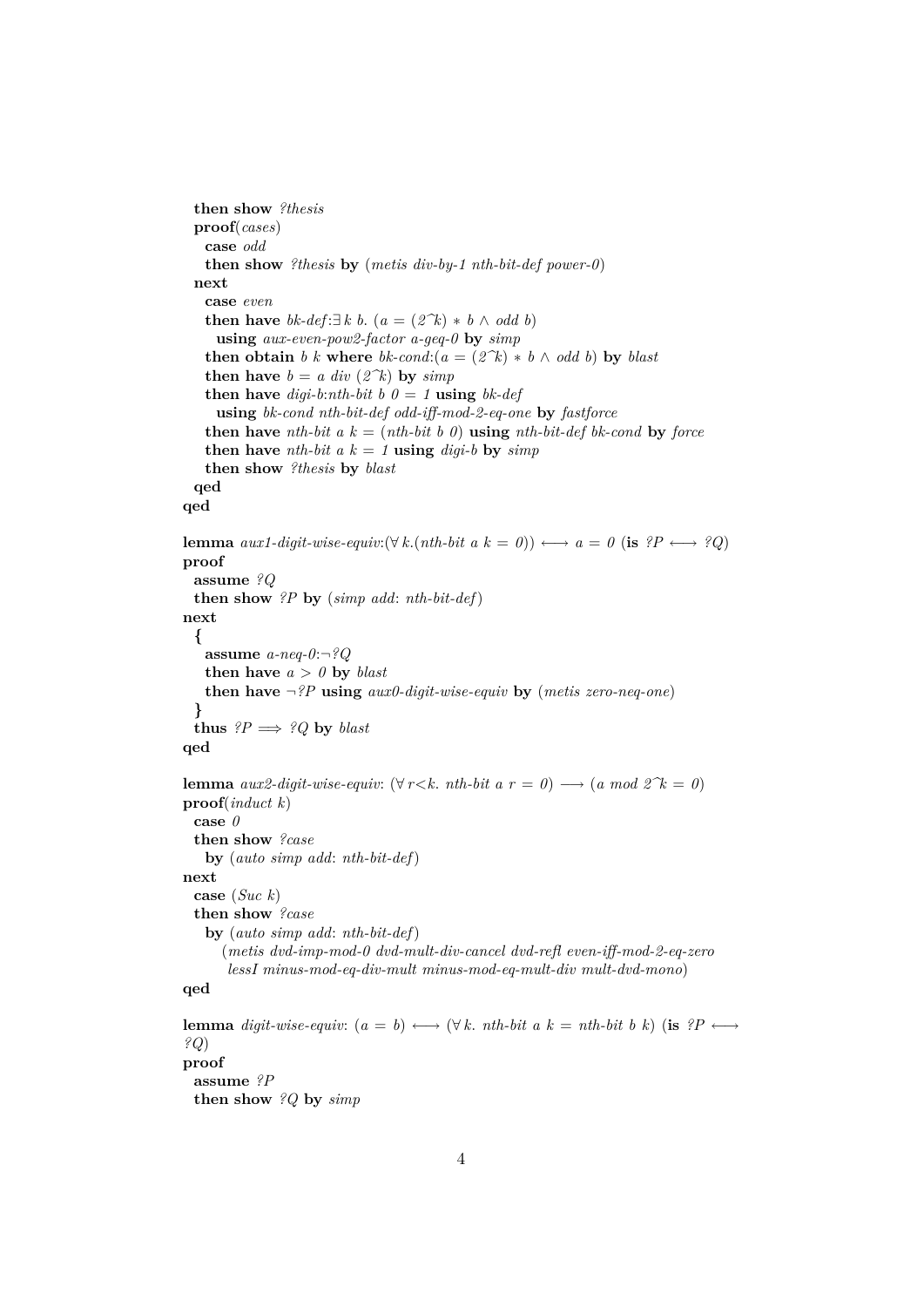**next { assume** *notP*: ¬*?P* **have**  $\neg(\forall k. nth-bit \ a \ k = nth-bit \ b \ k)$  **if**  $ab: a < b$  **for**  $a \ b$ **proof**− **define**  $c::nat$  **where**  $c = b - a$ **have** *b*:  $a+c=b$  **by** (*auto simp add*: *c-def ab less-imp-le*) **have**  $∃k.(nth-bit c k = 1)$  **using** *nth-bit-def aux1-digit-wise-equiv* **by** (*metis c-def not-less0 not-mod-2-eq-1-eq-0 that zero-less-diff* ) **then obtain** *k* where  $k1$ :*nth-bit*  $c k = 1$  **and**  $k2$ : $\forall r \leq k$ . (*nth-bit*  $c r \neq 1$ ) **by** (*auto dest*: *obtain-smallest*) **then have**  $cr0: \forall r < k$ . (*nth-bit c r = 0*) **by** (*simp add: nth-bit-def*) **from** *aux2-digit-wise-equiv cr0* **have** *c* mod  $2^k = 0$  **by** *auto* **then have** *a div*  $2 \hat{ }^k$  *k* mod  $2 \hat{ }^k$  *b div*  $2 \hat{ }^k$  *k* mod 2 **by** *auto* (*metis b div-plus-div-distrib-dvd-right even-add k1 nth-bit-def odd-iff-mod-2-eq-one*) **then show** *?thesis* **by** (*auto simp add*: *nth-bit-def*) **qed from** this  $\begin{bmatrix}$  *of a b* $\end{bmatrix}$  *this*  $\begin{bmatrix}$  *of b a* $\end{bmatrix}$  *notP* **have**  $\forall k$ . *nth-bit a*  $k = nth-bit$  *b*  $k \implies a$ = *b* **using** *linorder-neqE-nat* **by** *auto* **} then show**  $?Q ==> ?P$  **by** *auto* **qed**

Represent natural numbers in their binary expansion

```
lemma aux3-digit-sum-repr:
 assumes b < 2\hat{r}shows (a * 2^r r + b) ; r = (a * 2^r r) ; r
 by (auto simp add: nth-bit-def assms)
lemma aux2-digit-sum-repr:
 assumes n < 2^c c r < cshows (a \times 2^c t + n) ; r = n ; r
proof −
 have [simp]: ⋅a∗(2:rat) \hat{ } c div 2 \hat{ } \hat{ } r = a∗2 \hat{ } (c − r)
   using assms(2)
   by (auto simp: less-iff-Suc-add
        monoid-mult-class.power-add ac-simps)
 show ?thesis
   using assms
   by (auto simp add: nth-bit-def
          div-plus-div-distrib-dvd-left
          le-imp-power-dvd
        simp flip: mod-add-left-eq)
qed
```
**lemma** *aux1-digit-sum-repr*: **assumes**  $n < 2^c c$  *r*<*c*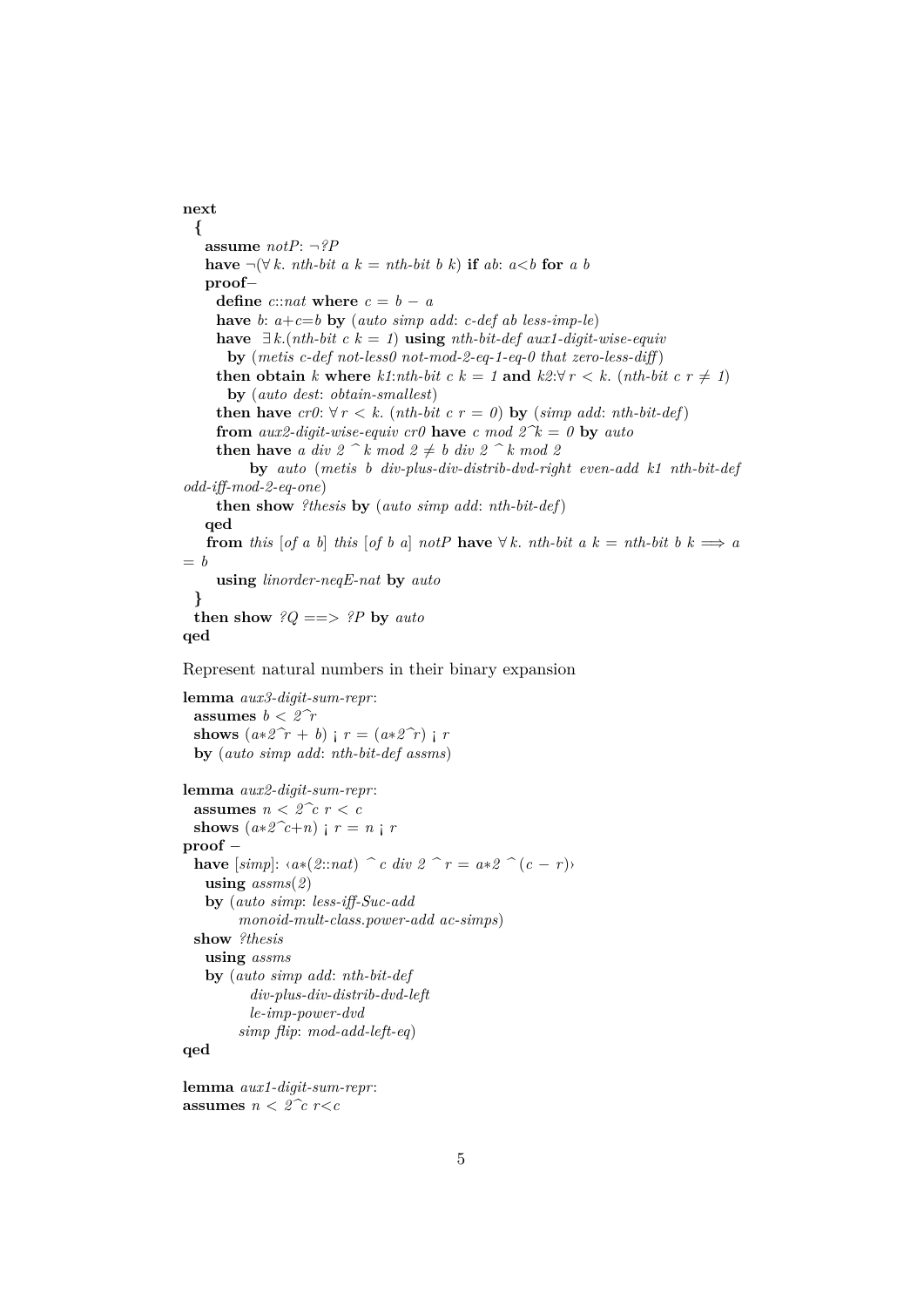**shows**  $(\sum k < c \cdot ((n \cdot k) * 2^k))$  ;  $r = n \cdot r$ **proof**− **define** *a* **where**  $a \equiv (\sum k=0..$ **define** *d* **where**  $d \equiv (\sum k = Suc(r) \ldots \langle c \cdot ((n \cdot k) * 2^{k} \rangle))$ **define**  $e$  **where**  $e \equiv (\sum k = Suc \ r \ldots \lt c \cdot ((n \neq k) * 2^{\sim}(k - Suc(r))))$ **define** *b* **where**  $b \equiv (\sum k=0..$ **have** *ad*:  $(\sum k=0..< c \cdot ((n \cdot k)*2^k)) = a + d$ **using** *a-def d-def assms* **by** (*metis* (*no-types*, *lifting*) *Suc-leI a-def assms*(*2*) *d-def sum*.*atLeastLessThan-concat zero-le*) **have**  $d = (\sum k = Suc(r) \ldots < c$ .(2 $\hat{\ }$ (*Suc r*) ∗ (*n* ;  $k \times 2(\hat{k} - Suc \, r))$ )) **using** *d-def* **apply** (*simp*) **apply** (*rule sum*.*cong*; *auto simp*: *algebra-simps*) **by** (*metis add-Suc le-add-diff-inverse numerals*(*2*) *power-Suc power-add*) **hence**  $d2r$ :  $d = 2\text{~}Suc(r)*e$  **using**  $d$ -def e-def *sum-distrib-left* $[of 2^{\infty}$ (*Suc r*)  $\lambda k$ .  $(n \in k) * 2^{\infty}$ ( $k - Suc$  *r*)  $\{Suc \ r\ldots < c\}$  by *auto* **have**  $(∑ k < c.((n | k) * 2^k)) = a + 2^suc(r)*e$  **by** (*simp add: d2r ad less Than-atLeast0*) **moreover have**  $(\sum k=0.. <  $2 \hat{ }$   $Suc(r)$  **using** *assms*$ **proof**(*induct r*) **case** *0* **then show** *?case* **proof** − **have**  $n \neq 0$  < *Suc 1* **by** (*metis* (*no-types*) *atLeastLessThan-empty atLeastLessThan-iff lessI linorder-not-less nth-bit-bounded*) **then show** *?thesis* **by** *simp* **qed next case** (*Suc r*) **have**  $r2$ :  $n \frac{1}{2}$   $Suc(r) * 2 \degree Suc(r) \leq 2 \degree Suc(r)$  **using**  $nth\text{-}bit\text{-}bounded$  by *simp* **have**  $(∑ k=0..{<}Suc(r).((n | k)*2^k)) < 2 ^ \frown Suc(r)$ **using** *Suc*.*hyps* **using** *Suc*.*prems*(*2*) *Suc-lessD assms*(*1*) **by** *blast* **then show** *?case* **using** *r2* **by** (*smt Suc-leI Suc-le-lessD add-Suc add-le-mono mult-2 power-Suc sum*.*atLeast0-lessThan-Suc*) **qed then have**  $a < 2 \quad \text{Suc}(r)$  **using**  $a$ -def by blast **ultimately have**  $ar:(a+d)$  ;  $r = a$  ; r **using**  $d2r$ **by** (*metis* (*no-types*, *lifting*) *aux2-digit-sum-repr lessI semiring-normalization-rules*(*24*) *semiring-normalization-rules*(*7* )) **have** *ab*:  $a = (n \text{ } \text{ } \text{ } r) * 2^r r + b$  **using**  $a$ -def b-def d-def by  $simp$ 

**have**  $(∑ k=0..{<}r.((n | k)*2^k)) < 2^r$ **proof**(*induct r*) **case** *0*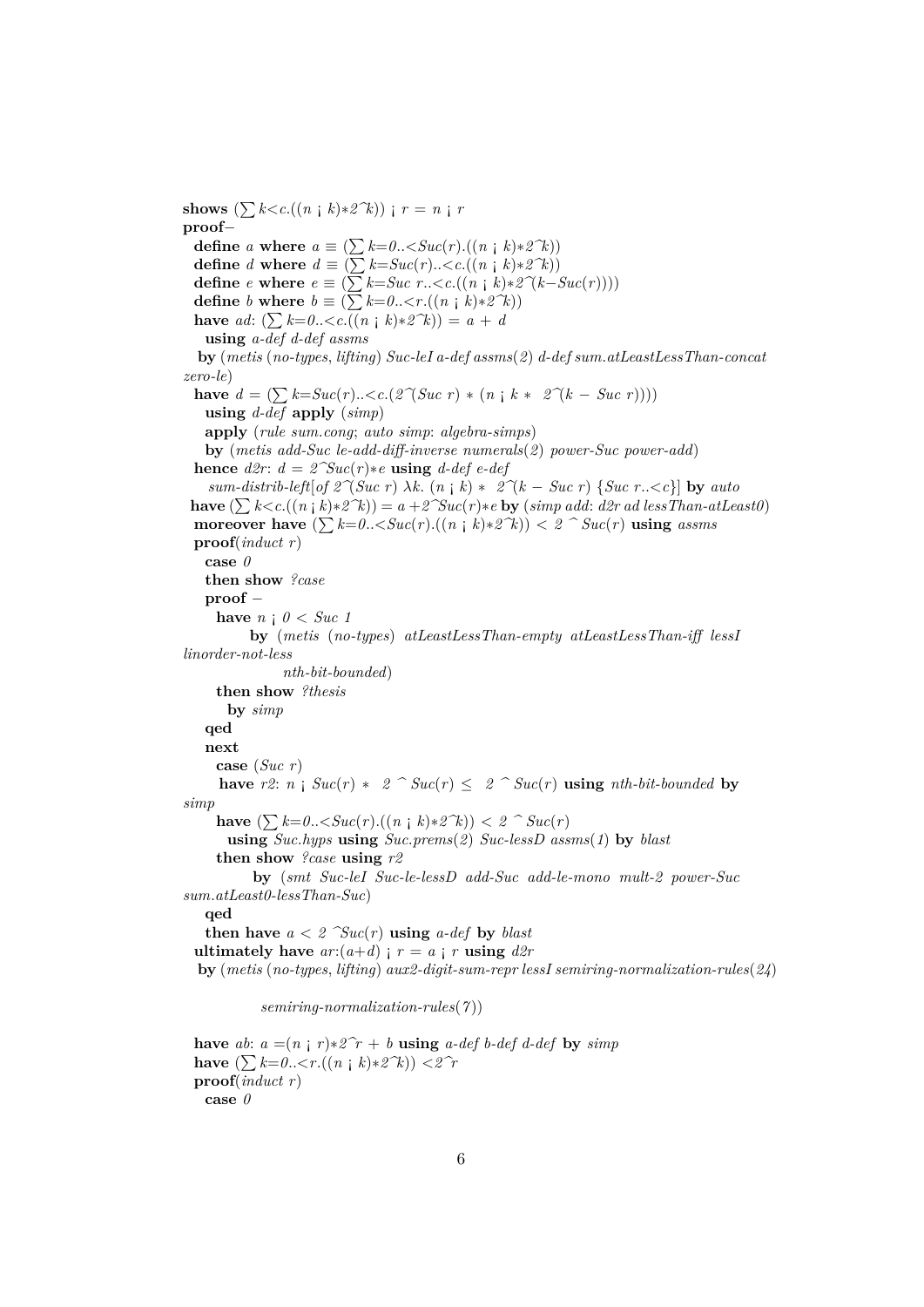**then show** *?case* **by** *auto* **next case** (*Suc r*) **have**  $r2: n \neq r * 2 \rceil r \leq 2 \rceil r$  **using**  $nth\text{-}bit\text{-}bounded$  **by**  $simp$ **have**  $(\sum k = 0... *n* |  $k * 2 \leq k$ ) < 2 $\hat{r}$  **using** *Suc.hyps* by *auto*$ **then show** *?case* **apply** *simp* **using** *r2* **by** *linarith* **qed then have** *b*:  $b < 2\hat{r}$  **using** *b-def* **by** *blast* **then have**  $a \text{ i } r = ((n \text{ i } r) * 2^r)$  ; r **using**  $ab \text{ aux3-digit-sum-repr}$  by  $simp$ **then have**  $a \text{ } i \text{ } r = (n \text{ } i \text{ } r)$  **using**  $nth\text{-}bit\text{-}def$  **by**  $simp$ **then show** *?thesis* **using** *ar a-def* **by** (*simp add*: *ad lessThan-atLeast0*) **qed lemma** *digit-sum-repr*: **assumes**  $n < 2^c$ *c* **shows**  $n = (\sum k < c.((n \cdot k) * 2^k))$ **proof** − **have** ∀ *k*. ( $c \le k \rightarrow n \le 2^k$ ) **using** assms less-le-trans **by** *fastforce* **then have** *nik*:  $\forall k.$  ( $k \ge c \longrightarrow (n \ne k = 0)$ ) **by** (*auto simp add: nth-bit-def*) **have**  $($   $\sum$  *r*<*c*.((*n* **;** *r*)∗(2::*nat*)  $\hat{\tau}$ ))<(2::*nat*)  $\hat{\tau}$ *c* **proof** (*induct c*) **case** *0* **then show** *?case* **by** *simp* **next case** (*Suc c*) **then show** *?case* **using** *nth-bit-bounded*  $add{\text -}mono{\text -}thms{\text -}linordered{\text -}field[of(n/c)*2^c c^2(c^c/c^c)]$ *2 ^ r*) *2^c*] **by** *simp* **qed then have**  $\forall k. k \ge c \longrightarrow (\sum r < c \cdot ((n \mid r) * 2^r r))$  ;  $k = 0$ **using** *less-le-trans* **by** (*auto simp add*: *nth-bit-def*) *fastforce* **then have** ∀ *r*≥*c*.(*n* **;** *r* = ( $\sum k < c$ .((*n* **;** *k*)\*2<sup>*n*</sup>*k*)) **;** *r*) **by** (*simp add: nik*) **moreover have**  $\forall r < c.(n \mid r) = (\sum k < c.\frac{(n \mid k) * 2^k}{r}) \mid r)$  **using** *aux1-digit-sum-repr assms* **by** *simp* **ultimately have** ∀ *r*.( $\sum k < c$ .((*nth-bit n k*)∗*2*<sup> $\hat{x}$ </sup>)) ; *r* = *n* ; *r* **by** (*metis not-less*) **then show** *?thesis* **using** *digit-wise-equiv* **by** *presburger* **qed lemma** *digit-sum-repr-variant*:  $n = (\sum k < n.((nth\text{-}bit \ n \ k) * 2^k))$ **using** *less-exp digit-sum-repr* **by** *auto* **lemma** *digit-sum-index-variant*:

*r*>*n* → (( $\sum k$ < *n*.((*n i k*)∗*2*<sup>*n*</sup>k)) = ( $\sum k$ < *r*.(*n i k*)\**2*<sup>*n*</sup>k)) **proof**− **have** ∀ *r*.( $2^r$  > *r*) **using** *less-exp* **by** *simp* **then have**  $pow2: \forall r.(r>n \rightarrow 2\hat{r}>n)$  **using** *less-trans* by *blast*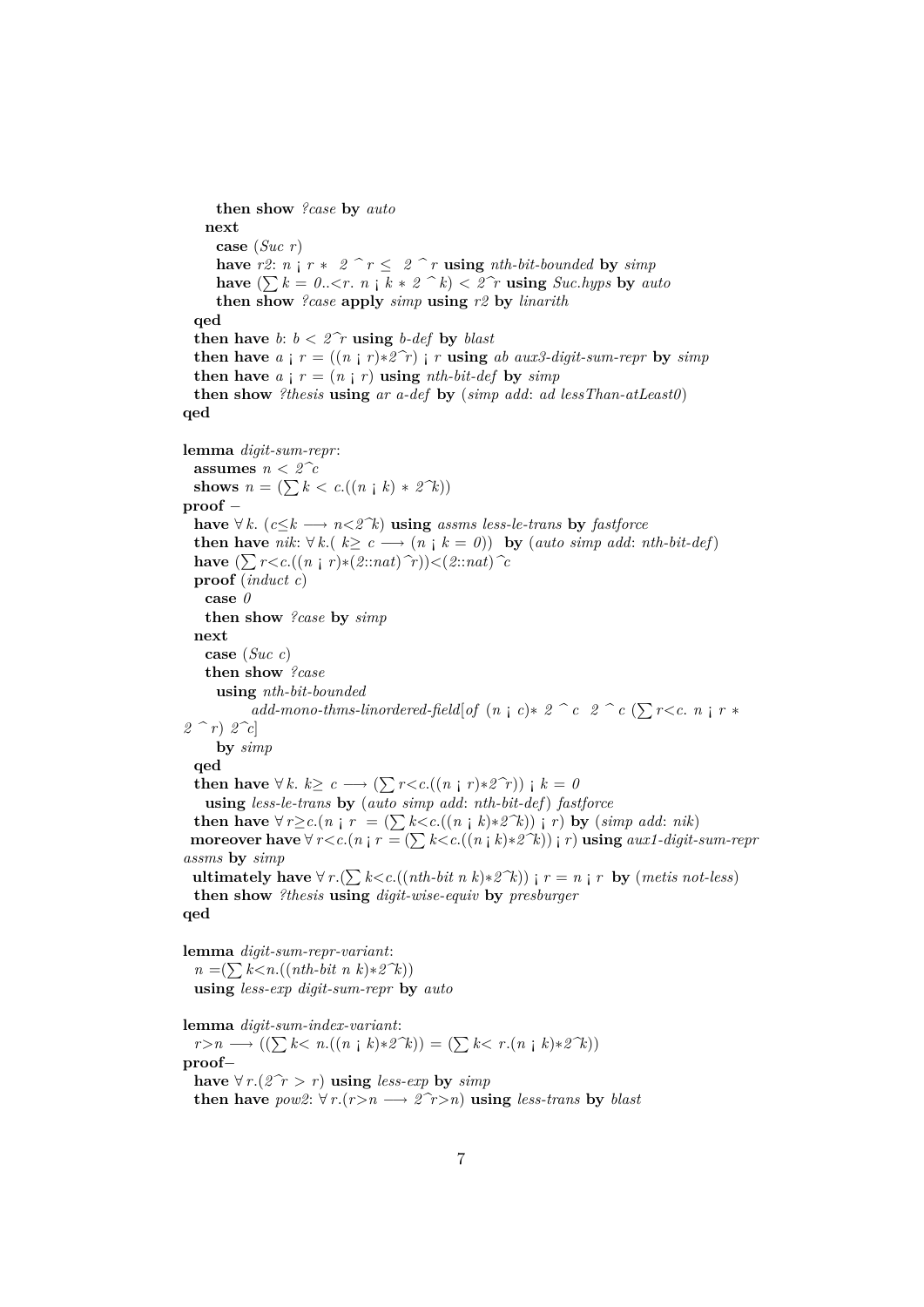**then have**  $\forall r.(r > n \rightarrow (n \mid r = 0))$  by (*auto simp add: nth-bit-def*) **then have**  $\forall r. r > n \longrightarrow (n \neq r) * 2^r r = 0$  by *auto* **then show** *?thesis* **using** *digit-sum-repr digit-sum-repr-variant pow2* **by** *auto* **qed**

Digits are preserved under shifts

**lemma** *digit-shift-preserves-digits*: assumes  $b > 1$ **shows** *nth-digit*  $(b * y)$   $(Suc t)$   $b = nth-digit y t b$ **using** *nth-digit-def assms* **by** *auto* **lemma** *digit-shift-inserts-zero-least-siginificant-digit*: **assumes**  $t > 0$  **and**  $b > 1$ **shows** *nth-digit*  $(1 + b * y)$  *t*  $b = nth\text{-}digit (b * y)$  *t*  $b$ **using** *nth-digit-def assms* **apply** *auto* **proof** − **assume**  $0 < t$ **assume**  $\textit{Suc 0} < b$ **hence**  $Suc$  ( $b * y$ )  $mod$   $b = 1$ **by** (*simp add*: *Suc-times-mod-eq*) **hence**  $b * y \, div \, b = Suc \, (b * y) \, div \, b$ **using** ‹*b*>*1*› **by** (*metis* (*no-types*) *One-nat-def diff-Suc-Suc gr-implies-not0 minus-mod-eq-div-mult mod-mult-self1-is-0 nonzero-mult-div-cancel-right*) **then show** *Suc*  $(b * y)$  *div*  $b \hat{\ }$  *t mod*  $b = b * y$  *div*  $b \hat{\ }$  *t mod*  $b$ **using**  $\langle t \rangle$  by (*metis Suc-pred div-mult2-eq power-Suc*)

**qed**

Represent natural numbers in their base-b digitwise expansion

```
lemma aux3-digit-gen-sum-repr:
 assumes d < b\hat{r} and b > 1shows nth-digit (a * b^r + d) r b = nth-digit(a * b^r) r busing ‹b>1› by (auto simp: nth-digit-def assms)
lemma aux2-digit-gen-sum-repr:
 assumes n < b <sup>\hat{c}</sup> r < cshows nth-digit (a*b^c+n) r b = nth-digit n r b
proof −
 have [simp]: \langle a*b \rangle c \, div \, b \, \rangle r = a*b \rangle c \, (c - r)using assms(2)
   by (auto simp: less-iff-Suc-add
        monoid-mult-class.power-add ac-simps)
  show ?thesis
   using assms
   by (auto simp add: nth-digit-def
          div-plus-div-distrib-dvd-left
          le-imp-power-dvd
        simp flip: mod-add-left-eq)
qed
```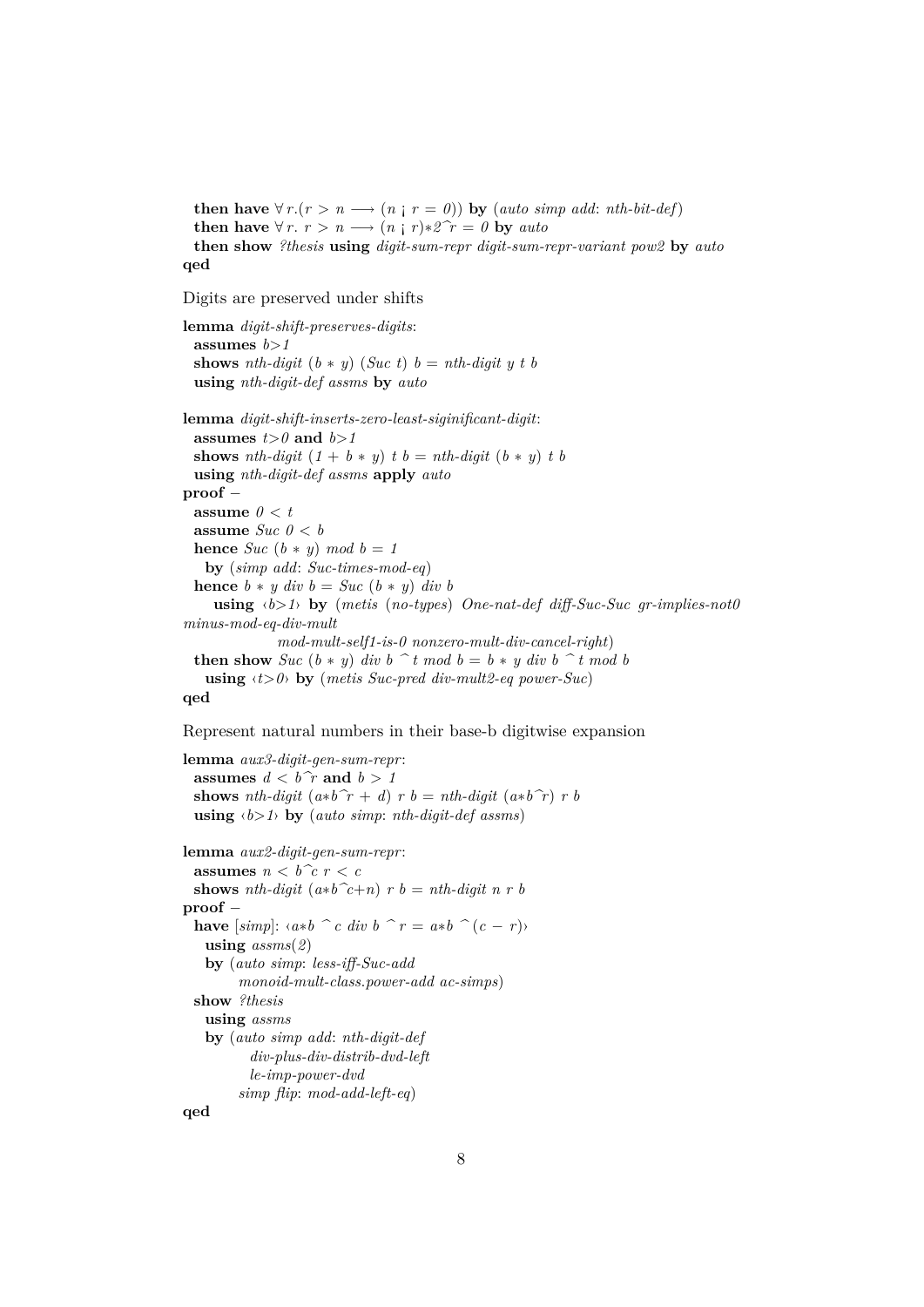**lemma** *aux1-digit-gen-sum-repr*: **assumes**  $n < b$  <sup> $\hat{c}$ </sup>  $r < c$  **and**  $b > 1$ **shows** *nth-digit*  $(\sum k < c \cdot ((nth\text{-}digit \ n \ k \ b) * b^k)) \ r \ b = nth\text{-}digit \ n \ r \ b$ **proof**− **define** *a* **where**  $a \equiv (\sum k=0..$ **define** *d* **where**  $d \equiv (\sum k = Suc(r) \ldots \langle c \cdot ((nth\text{-}digit \space n \space k \space b) * b \space \hat{\space k}))$ **define**  $e$  **where**  $e \equiv (\sum k = Suc \ r \ldots \langle c \cdot ((nth\text{-}digit \ n \ k \ b) * b \hat{\ } (\langle k - Suc(r) \rangle)))$ **define** *f* **where**  $f \equiv (\sum k=0...((*nth-digit n k b*)**b*<sup> $\hat{\ }$ </sup>*k*))$ **have** *ad*:  $(\sum k=0..$ **using** *a-def d-def assms* **by** (*metis* (*no-types*, *lifting*) *Suc-leI a-def assms*(*2*) *d-def sum*.*atLeastLessThan-concat zero-le*) **have**  $d = (\sum k = Suc(r) \ldots \langle c.(b \hat{\ } \langle Suc \; r) \rangle * (nth-digit \; n \; k \; b \cdot b \hat{\ } \langle k - Suc \; r) \rangle))$ **using** *d-def* **apply** (*auto*) **apply** (*rule sum*.*cong*; *auto simp*: *algebra-simps*) **by** (*metis add-Suc le-add-diff-inverse power-Suc power-add*) **hence**  $d2r$ :  $d = b^{\infty}Suc(r)*e$  **using**  $d$ -def  $e$ -def sum-distrib-left  $[of b^{\infty}]Suc$  r  $λk$ . (*nth-digit n k b*)  $*$  *b*<sup> $^(k − Suc r)$  {*Suc r*.. <*c*}] **by** *auto*</sup> **have**  $(\sum k < c \cdot ((nth\text{-}digit\ n\ k\ b) * b\ \hat{k})) = a + b\ \hat{k}$ **by** (*simp add*: *d2r ad lessThan-atLeast0*) **moreover have**  $(\sum k=0.. **using**$ *assms* **proof**(*induct r*) **case** *0* **then show** *?case* **proof** − **have** *nth-digit*  $n \theta b < b$ **using** *nth-digit-bounded*[*of b n 0*]  $\langle b \rangle$  *by auto* **then show** *?thesis* **by** *simp* **qed next case** (*Suc r*) **have**  $r2$ : (*nth-digit n* (*Suc r*) *b*) ∗ *b*  $\hat{ }$  *Suc(r*) ≤ (*b*−*1*) ∗ *b*  $\hat{ }$  *Suc(r*) **using** *nth-digit-bounded*[*of b n Suc r*]  $\langle b \rangle$  *by auto* **moreover have**  $(\sum k=0..\langle \mathit{Suc}(r) . ((nth-digit \; n \; k \; b)*b\; \; k)) \langle b \; \; \; \; \; \mathit{Suc}(r)$ **using** *Suc*.*hyps* **using** *Suc*.*prems*(*2*) *Suc-lessD assms*(*1*) ‹*b*>*1*› **by** *blast* **ultimately have**  $(nth-digit \; n \; (Suc \; r) \; b) * b \; ^\frown \; Suc(r)$  $+$  ( $\sum k=0$ .. < Suc(*r*).((*nth-digit n k b*)\**b*<sup>*n*</sup>*k*)) < *b* <sup>*n*</sup> Suc (Suc *r*) **using** *assms*(*3*) *mult-eq-if* **by** *auto* **then show** *?case* **by** *auto* **qed hence**  $a < b^{\sim}Suc(r)$  **using**  $a$ -def **by** *blast* **ultimately have**  $ar: nth-digit (a+d)$   $r b = nth-digit a r b$  **using**  $d2r$ **by** (*metis* (*no-types*, *lifting*) *aux2-digit-gen-sum-repr lessI semiring-normalization-rules*(*24*)

*semiring-normalization-rules*(*7* ))

**have** *ab*:  $a = (nth\text{-}digit\ n\ r\ b)*b^r + f$  **using**  $a\text{-}def\text{-}def\text{-}def\text{-}def$  **by**  $simp$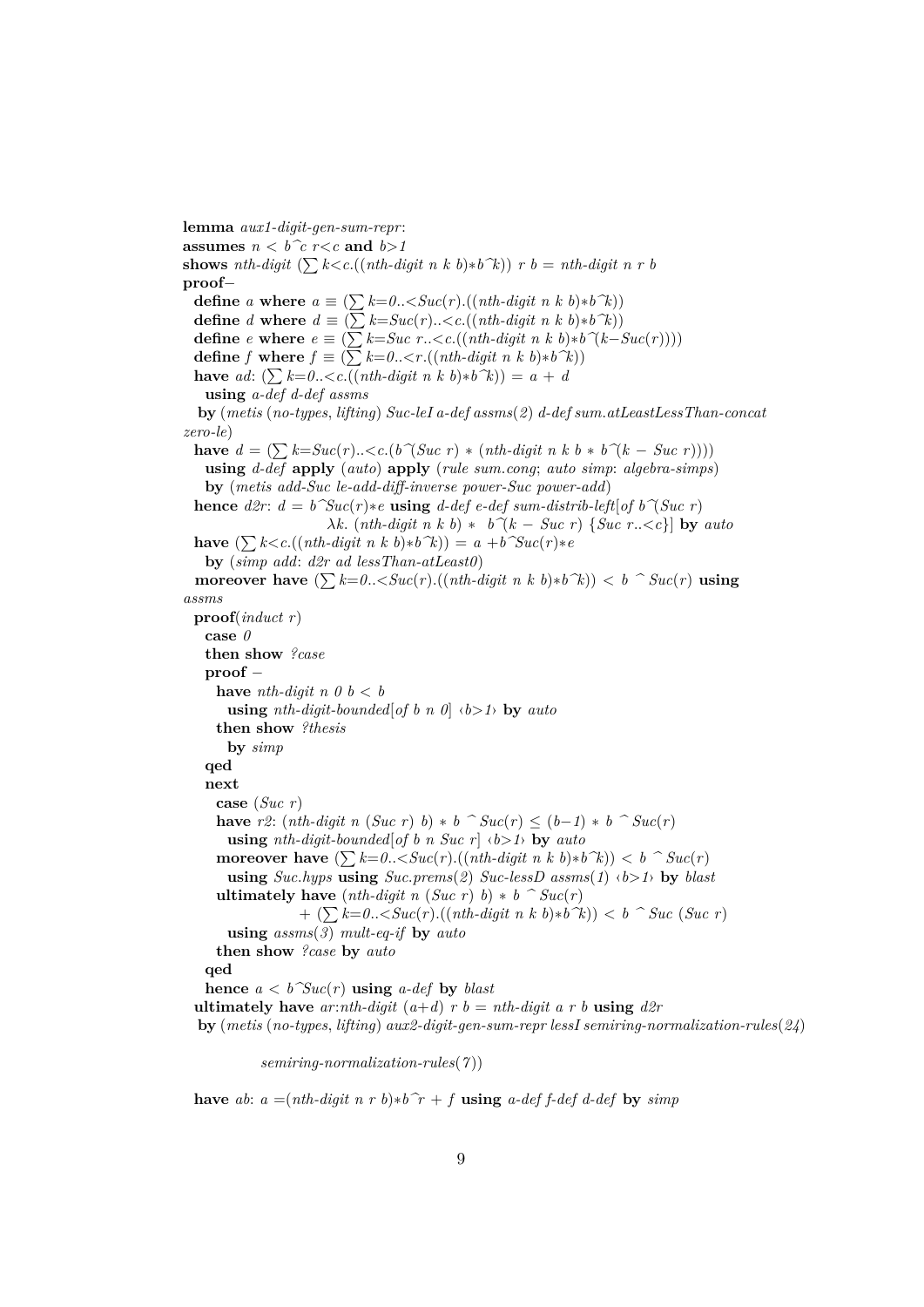**have**  $(∑ k=0..{<}r.((nth\t{-}digit \; n \; k \; b)*b^k)) < b^r$ **proof**(*induct r*) **case** *0* **then show** *?case* **by** *auto* **next case** (*Suc r*) **have**  $r2$ : *nth-digit n r b \* b ^ r* <  $(b-1)$  \* *b ^ r* **using** *nth-digit-bounded*[*of b*] ‹*b*>*1*› **by** *auto* **have**  $(\sum k = 0.. \lt r$ . *nth-digit n k b \* b ^ k*)  $\lt b$  *f r* **using** *Suc.hyps* by *auto* **then show** *?case* **using** *r2 assms*(*3*) *mult-eq-if* **by** *auto* **qed hence**  $f: f < b^r$  **using**  $f\text{-}def$  **by**  $\text{blast}$ **hence** *nth-digit a r b = (nth-digit (nth-digit n r b*  $*$  *b<sup>* $\hat{r}$ *</sup>) <i>r b*) **using** *ab aux3-digit-gen-sum-repr*  $\langle b \rangle$  *by simp* **hence** *nth-digit a r b = nth-digit n r b* **using** *nth-digit-def*  $\langle b \rangle$  *h* **by**  $\text{sim}$ *p* **then show** *?thesis* **using** *ar a-def* **by** (*simp add*: *ad lessThan-atLeast0*) **qed lemma** *aux-gen-b-factor*:  $a > 0 \implies b > 1 \implies \exists k \ c. \ ((a::nat) = (b \ \hat{k}) * c \ \wedge \ \neg(c)$  $mod b = 0$ ) **proof**(*induction a rule*: *full-nat-induct*) **case** (*1 n*) **show** *?case* **proof**(*cases n mod*  $b = 0$ ) **case** *True* **then obtain** *t* where  $n$ -def:  $n = b * t$  by *blast* **hence**  $t < n$ **using** *1* **by** *auto* with *1* have  $ih: \exists r \ s. t = b^r \ t * s \land \neg(s \ mod \ b = 0)$ **by** (*metis Suc-leI gr0I mult-0-right n-def*)

**hence** ∃ *r s*.  $n = b \, \hat{\mathcal{A}}$  *Suc r*)  $*$  *s* **using** *n-def* **by** *auto* **then show** *?thesis* **by** (*metis ih mult*.*commute mult*.*left-commute n-def power-Suc*)

**case** *False*

**then show** *?thesis* **by** (*metis mult*.*commute power-0 power-Suc power-Suc0-right*) **qed**

```
qed
```
**next**

**lemma** *aux0-digit-wise-gen-equiv*: **assumes**  $b > 1$  **and**  $a$ -geq-0:  $a > 0$ **shows** ( $\exists k$ . *nth-digit a k b*  $\neq 0$ *)* **proof**(*cases a mod b = 0*) **case** *True* **hence** ∃ *k c*.  $a = (b^k) * c \land \neg(c \mod b = 0)$ **using** *aux-gen-b-factor a-geq-0 assms* **by** *simp* **then obtain** *c k* where  $ck$ -cond: $a = (b^k) * c \wedge \neg(c \mod b = 0)$  by blast **hence**  $c$ -cond: $c = a$  div  $(b^k)$  **using**  $a$ -geq-0 **by**  $auto$ **hence** *digi-b:nth-digit c 0 b*  $\neq$  *0*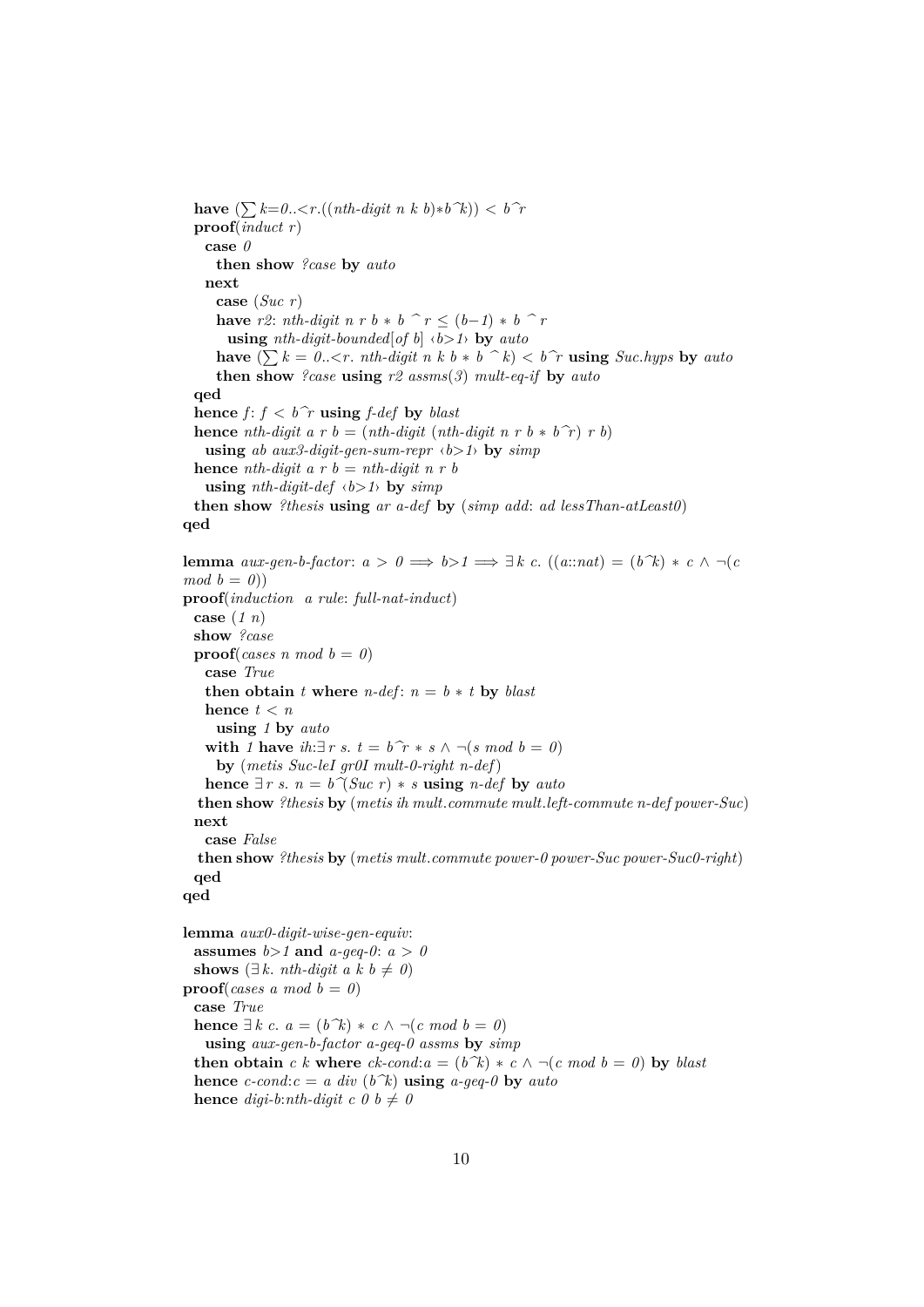```
using ck-cond nth-digit-def by force
 hence nth-digit a k b = nth-digit c 0 b
   using nth-digit-def c-cond by simp
 hence nth-digit a k b \neq 0 using digi-b by simp
 then show ?thesis by blast next
 case False
 then show ?thesis
   by (metis div-by-1 nth-digit-def power.simps(1))
qed
lemma aux1-digit-wise-gen-equiv:
 assumes b>1
 shows (\forall k.(nth-digit a k b = 0)) \longleftrightarrow a = 0 (is ?P \longleftrightarrow ?Q)
proof
 assume ?Q
 then show ?P by (simp add: nth-digit-def)
next
  {
   assume a-neq-0:¬?Q
   hence a > 0 by blast
   hence ¬?P using aux0-digit-wise-gen-equiv ‹b>1› by auto
  } from this show ?P \implies ?Q by blast
qed
lemma aux2-digit-wise-gen-equiv: (\forall r < k. nth-digit a r b = 0) \rightarrow (a mod b \hat{\ }k =
0)
proof(induct k)
 case 0
 then show ?case by auto
next
 case (Suc k)
 then show ?case apply(auto simp add: nth-digit-def)
   using dvd-imp-mod-0 dvd-mult-div-cancel dvd-refl
      lessI minus-mod-eq-div-mult minus-mod-eq-mult-div mult-dvd-mono
   by (metis mod-0-imp-dvd)
qed
Two numbers are the same if and only if their digits are the same
lemma digit-wise-gen-equiv:
 assumes b > 1shows (x = y) \longleftrightarrow (\forall k \cdot nh\text{-}digit \ x \ k \ b = nth\text{-}digit \ y \ k \ b) (is ?P \longleftrightarrow ?Q)
proof
```
**assume** *?P* **then show** *?Q* **by** *simp* **next{ assume** *notP*: ¬*?P* **have** $\neg(\forall k. \text{ nth-digit } x \text{ } k \text{ } b = \text{nth-digit } y \text{ } k \text{ } b)$  **if** *xy*: *x*<*y* **for** *x y* **proof**− **define**  $c::nat$  **where**  $c = y - x$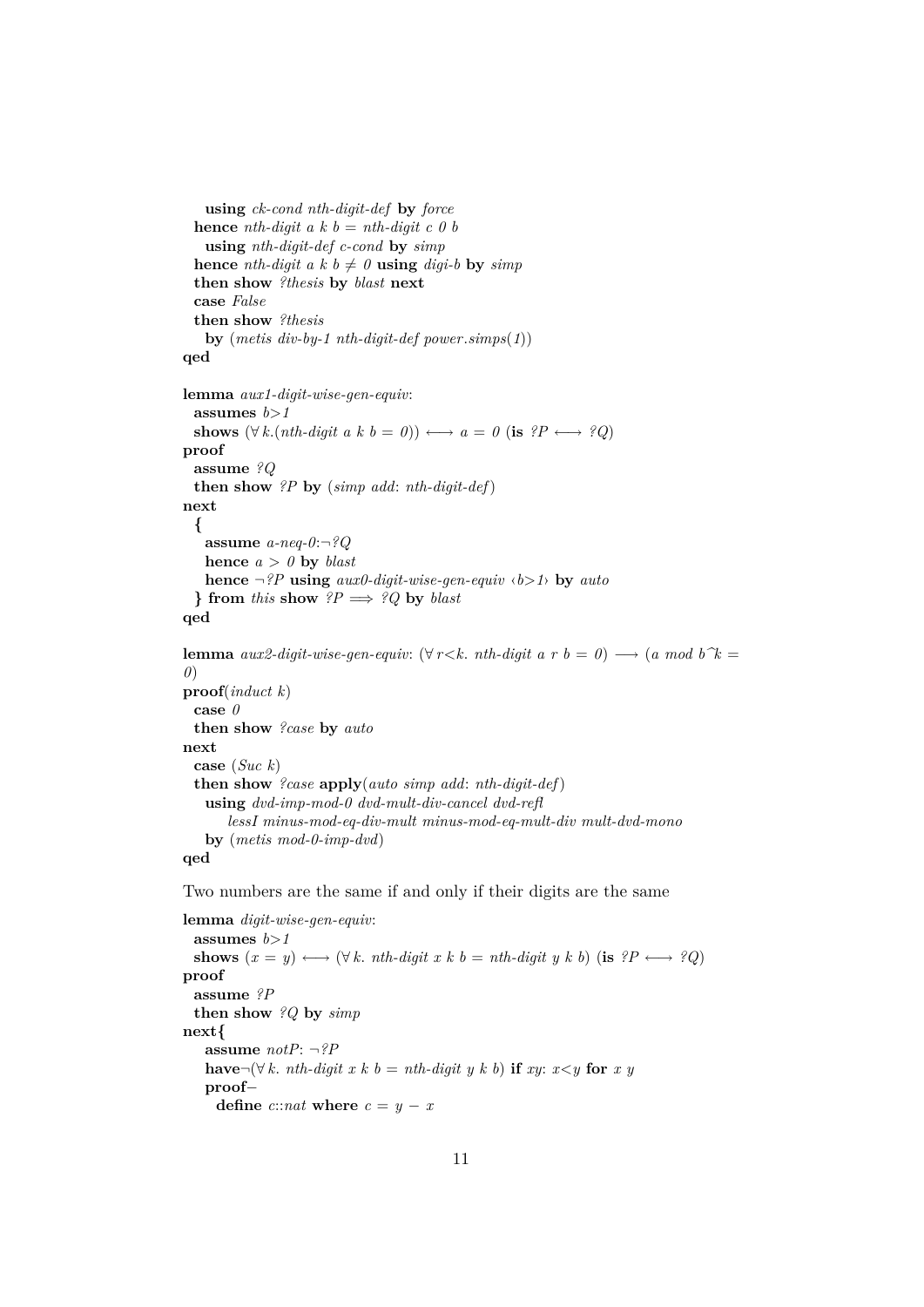**have** *y*:  $x+c=y$  **by** (*auto simp add*: *c-def xy less-imp-le*) **have** ∃ *k*.(*nth-digit c k b ≠ 0*) **using** *nth-digit-def* ‹*b*>*1*› *aux0-digit-wise-gen-equiv* **by** (*metis c-def that zero-less-diff* ) **then obtain** *k* **where** *k1*:*nth-digit c k*  $b \neq 0$ and  $k2:\forall r < k$ . (*nth-digit c r b = 0*) **apply**(*auto dest*: *obtain-smallest*) **done hence**  $cr0: \forall r < k$ . (*nth-digit c r b = 0*) **by** (*simp add: <i>nth-digit-def*) **from** *aux2-digit-wise-gen-equiv cr0* **have** *c* mod  $b^k = 0$  **by** *auto* **hence** *x div*  $b \hat{ }^k$  *k* mod  $b \neq y$  div  $b \hat{ }^k$  *k* mod  $b$ **using** *y k1* ‹*b*>*1*› *aux1-digit-wise-gen-equiv*[*of b c*] *nth-digit-def* **apply** *auto* **proof** − **fix** *ka* :: *nat* **assume** *a1*: *b ^ k dvd c* **assume**  $a2$ : *x div*  $b \frown k$  *mod*  $b = (x + c)$  *div*  $b \frown k$  *mod*  $b$ **assume**  $a3: y = x + c$ **assume**  $a_4$ :  $\bigwedge num \; k$  base. *nth-digit num k base* = *num div base ^ k mod base* **have** *f5*: ∀ *n na*. (*na*::*nat*) + *n* − *na* = *n* **by** *simp* **have** *f6*: *x* div  $b \hat{k} + c$  div  $b \hat{k} = y$  div  $b \hat{k}$ **using** *a3 a1* **by** (*simp add*: *add*.*commute div-plus-div-distrib-dvd-left*) **have**  $f7: \forall n$ . (*x div b*  $\hat{k} + n$ ) *mod b* = (*y div b*  $\hat{k} + n$ ) *mod b* **using** *a3 a2* **by** (*metis add*.*commute mod-add-right-eq*) **have** ∀ *n na nb*. ((*nb*::*nat*) *mod na* + *n* − (*nb* + *n*) *mod na*) *mod na* = *0* **by** (*metis* (*no-types*) *add*.*commute minus-mod-eq-mult-div mod-add-right-eq mod-mult-self1-is-0*) **then show** *c div b*  $\hat{a}$  *ka mod b* = *0* **using** *f7 f6 f5 a4* **by** (*metis* (*no-types*) *k1*) **qed then show** *?thesis* **by** (*auto simp add*: *nth-digit-def*) **qed from** *this* [*of x y*] *this* [*of y x*] *notP* **have** ∀ *k*. *nth-digit x k b* = *nth-digit y k b*  $\implies$  *x* = *y* **apply**(*auto*) **using** *linorder-neqE-nat* **by** *blast***}then show** *?Q* ==> *?P* **by** *auto* **qed**

A number is equal to the sum of its digits multiplied by powers of two

**lemma** *digit-gen-sum-repr*: **assumes**  $n < b^c$  **and**  $b > 1$ shows  $n = (\sum k < c \cdot ((nth\text{-}digit\ n\ k\ b) * b\ \hat{k}))$ **proof** − **have** 1:  $(c \leq k \rightarrow n \leq b \land k)$  for *k* **using** *assms less-le-trans* by *fastforce* **hence** *nik*:  $c \leq k \longrightarrow (nth\text{-}digit\ n\ k\ b = 0)$  **for**  $k$ **by** (*auto simp add*: *nth-digit-def*) **have**  $(∑ rcc.((nth-digit n r b)*b^r)) < b^c c$  **apply**(*induct c, auto*) **subgoal for** *c*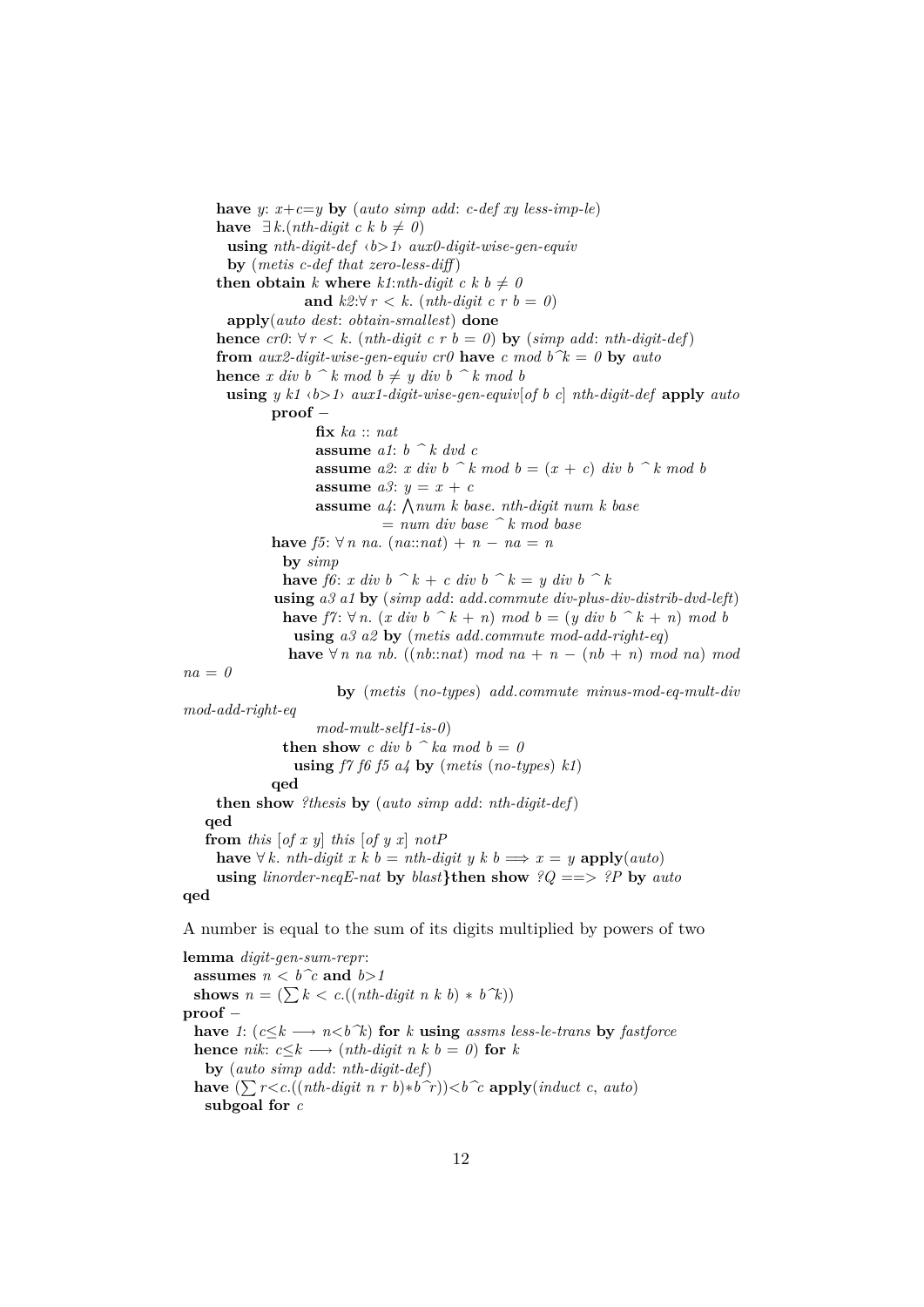**proof** − **assume** *IH*:  $(\sum r < c$ . *nth-digit n r b \* b*  $\hat{r}$   $r$ )  $\langle b \hat{r} \rangle$ **have** *bound*:  $(nth\text{-}digit\ n\ c\ b) * b \ ^c c \leq (b-1) * b \ ^c c$ **using** *nth-digit-bounded* ‹*b*>*1*› **by** *auto* **thus** *?thesis* **using** *assms IH* **by** (*metis* (*no-types*, *lifting*) *bound add-mono-thms-linordered-field*(*1*) *add-mono-thms-linordered-field*(*5*) *le-less mult-eq-if not-one-le-zero*) **qed done hence**  $k \geq c \longrightarrow nth\text{-}digit \ (\sum r < c \ \ ((\text{nth\text{-}}digit \ n \ r \ b) * b \ \hat{r})\ ) \ k \ b = 0$  for  $k$ **apply**(*auto simp add*: *nth-digit-def*) **using** *less-le-trans assms*(*2*) **by** *fastforce* **hence** ∀ *r*≥*c*.(*nth-digit n r b*  $=$  *nth-digit*  $(\sum k < c \cdot ((nth\text{-}digit \ n \ k \ b)*b\text{-}k)) \ r \ b)$  by (*simp add: nik*) **moreover have**  $\forall r < c$ .(*nth-digit n r b*  $=$  *nth-digit*  $(\sum k < c \cdot ((nth\text{-}digit \space n \space k \space b) * b\space k)) \space r \space b)$ **using** *aux1-digit-gen-sum-repr assms* **by** *simp* **ultimately have**  $\forall r$ . *nth-digit* ( $\sum k < c$ .((*nth-digit n k b*)\**b*<sup> $\land$ </sup>*k*)) *r b*  $=$  *nth-digit n r b* **by** (*metis not-less*) **then show** *?thesis* **using** *digit-wise-gen-equiv*[*of b* ( $\sum k < c$ . *nth-digit n k b* \* *b*  $\hat{ }$  *k*) *n*]  $\langle b > 1 \rangle$  **by** *auto* **qed lemma** *digit-gen-sum-repr-variant*: **assumes** *b*>*1* shows  $n = (\sum k < n.((nth-digit n k b) * b^k))$ **proof**− **have**  $n < b^n$  **using**  $\langle b > 1 \rangle$  **apply** (*induct n, auto*) **by** (*simp add; less-trans-Suc*) **then show** *?thesis* **using** *digit-gen-sum-repr* ‹*b*>*1*› **by** *auto* **qed lemma** *digit-gen-sum-index-variant*: **assumes**  $b>1$  **shows**  $r>n \implies$  $(\sum k < n.((nth-digit n k b) * b^k)) = (\sum k < r. (nth-digit n k b) * b^k)$ **proof** − **assume** *r*>*n* **have**  $b^r$  > *r* **for** *r* **using**  $\langle b>1 \rangle$  **by** (*induction r*, *auto simp add: less-trans-Suc*) **hence** *powb*:  $\forall r.(r > n \rightarrow b\hat{r} > n)$  **using** *less-trans* **by** *auto* **hence**  $r > n \longrightarrow (nth\text{-}digit\ n\ r\ b = 0)$  **for**  $r$ **by** (*auto simp add*: *nth-digit-def*) **hence**  $r > n \longrightarrow (nth\text{-}digit\ n\ r\ b) * b\ \hat{r} = 0$  **for**  $r$  **by**  $auto$ **then show** *?thesis* **using** *digit-gen-sum-repr digit-gen-sum-repr-variant powb* ‹*n* < *r*› *assms* **by** *auto* **qed**

*nth-digit* extracts coefficients from a base-b digitwise expansion

**lemma** *nth-digit-gen-power-series*: **fixes** *c b k q*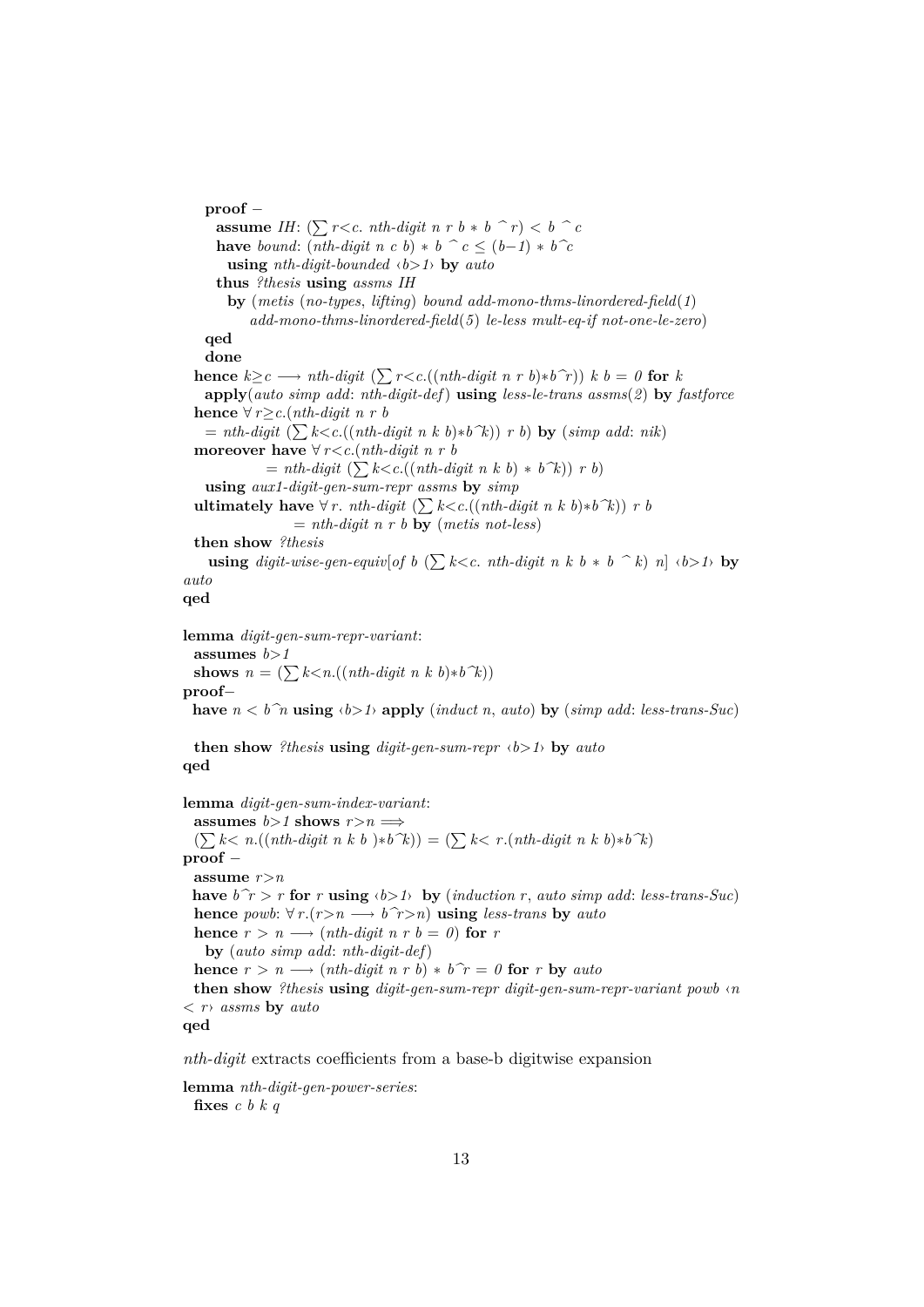**defines**  $b \equiv 2^{\gamma}(Suc \ c)$ **assumes** *bound*: ∀ *k*. (*f k*) < *b* **shows** *nth-digit*  $(\sum k=0..q, (f k) * b^k)$  *t b* = (*if t*≤*q then* (*f t*) *else* 0) **proof** (*induction q arbitrary*: *t*) **case** *0* **have** *b*>*1* **using** *b-def* **using** *one-less-numeral-iff power-gt1 semiring-norm*(*76*) **by** *blast* **have**  $f \theta \leq b$  **using** *bound* **by** *auto* **hence**  $t>0 \longrightarrow f \cup 0 < b^{\uparrow}t$  **using**  $\langle b>1 \rangle$ **using** *bound less-imp-le-nat less-le-trans* **by** (*metis self-le-power*) **thus** *?case* **using** *nth-digit-def bound* **by** *auto* **next case** (*Suc q*) **thus** *?case* **proof** (*cases*  $t \leq Sucq q$ ) **case** *True* **have**  $f$ -le-bound:  $f k \leq b-1$  **for**  $k$  **using** bound **apply**  $auto$ **by** (*metis Suc-pred b-def less-Suc-eq-le numeral-2-eq-2 zero-less-Suc zero-less-power*) **have** *series-bound*:  $(\sum k = 0..q, f k * b \land k) < b \land (Suc q)$ **apply** (*induct q*) **subgoal using** *bound* **by** (*simp add*: *less-imp-le-nat*) **subgoal for** *q* **proof** − **assume** *asm*:  $(\sum k = 0..q. f k * b \land k) < b \land Suc q$ **have**  $(\sum k = 0..q, f k * b \land k) + f(Suc q) * (b * b \land q)$  $\leq$  ( $\sum k = 0..q$ , *f*  $k * b$   $\hat{ }$   $k$ ) + (*b*−*1*)  $*$  (*b*  $*$  *b*  $\hat{ }$   $q$ ) **using** *f*-le-bound **by** *auto* **also have** ... <  $b^{\frown} (Suc \ q) + (b-1) * (b * b \ q)$  **using**  $asm \text{ by } auto$ **also have**  $\ldots \leq b * b * b^q$  **apply** *auto* **by** (*metis One-nat-def Suc-neq-Zero b-def eq-imp-le mult*.*assoc mult-eq-if numerals*(*2*) *power-not-zero*) **finally show** *?thesis* **using** *asm* **by** *auto* **qed done hence** *nth-digit*  $((\sum k = 0..q, f k * b \land k) + f (Suc q) * (b * b \land q)) t b = f t$ **using** *Suc nth-digit-def* **apply** (*cases t* = *Suc q*, *auto*) **subgoal using** *Suc-n-not-le-n add*.*commute add*.*left-neutral b-def bound div-mult-self1 less-imp-le-nat less-mult-imp-div-less mod-less not-one-le-zero one-less-numeral-iff one-less-power power-Suc semiring-norm*(*76*) *zero-less-Suc* **by** *auto* **subgoal proof** − **assume**  $t \neq Suc q$ **hence** *t* < *Suc q* **using** *True* **by** *auto* **hence** *nth-digit*  $(f (Suc q) * b \cdot Suc q + (\sum k = 0..q, f k * b \cdot k)) t b$  $=$  *nth-digit*  $(\sum k = 0..q. f k * b \space k)$  *t b* **using**  $aux2\text{-}digit\text{-}gen\text{-}sum\text{-}repr[of \sum k = 0..q. f k * b \; k \; b \; Suc \; q \; t$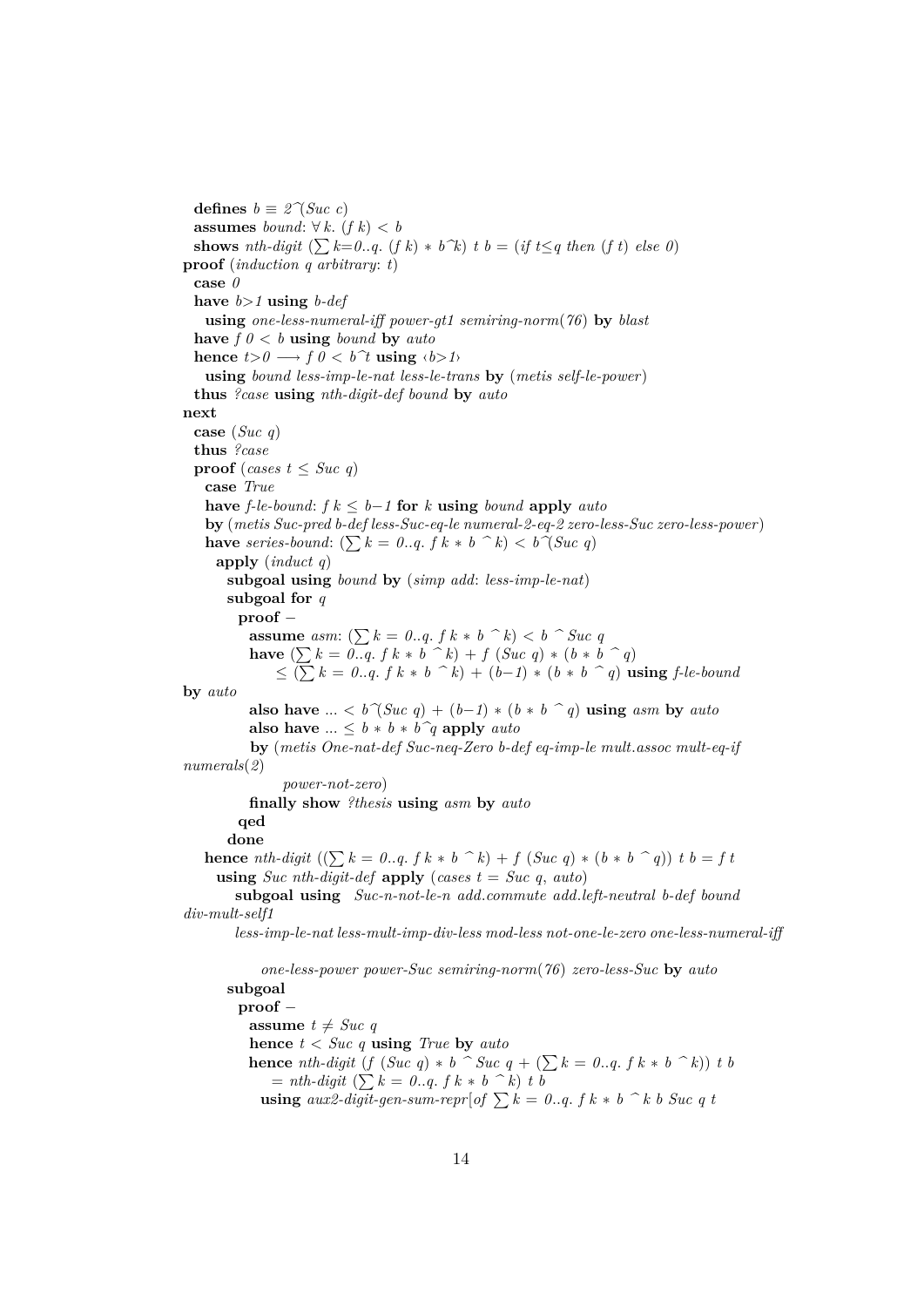*f* (*Suc q*)] *series-bound* **by** *auto* **hence**  $((\sum k = 0..q, f k * b \; \hat{\ } k) + f(Suc q) * (b * b \; \hat{\ } q))$  *div b*  $\hat{\ } t \mod$ *b*  $= (\sum k = 0..q. f k * b \hat{ }^k)$  *div*  $b \hat{ }^k t$  *mod b* **using** *nth-digit-def* **by** (*auto simp*:*add*.*commute*) **thus** *?thesis* **using**  $Suc[of t]$  *nth-digit-def*  $True \t\times t \neq Suc q$  **by**  $auto$ **qed done thus** *?thesis* **using** *True* **by** *auto* **next case** *False* **hence**  $t \geq Suc$  (*Suc q*) **by** *auto* **have** *f*-le-bound: *f*  $k ≤ b-1$  **for**  $k$  **using** bound **apply** *auto* **by** (*metis Suc-pred b-def less-Suc-eq-le numeral-2-eq-2 zero-less-Suc zero-less-power*) **have** *bound*:  $(\sum k = 0..q, f k * b \land k) < b \land (Suc q)$  for *q* **apply** (*induct q*) **subgoal using** *bound* **by** (*simp add*: *less-imp-le-nat*) **subgoal for** *q* **proof** − **assume** *asm*:  $(\sum k = 0..q, f k * b \land k) < b \land Suc q$ **have**  $(∑ k = 0..q. f k * b ^ \frown k) + f (Suc q) * (b * b ^ \frown q)$  $\leq$  ( $\sum k = 0..q$ , *f*  $k * b$   $\hat{o}$   $k$ ) + (*b*−*1*)  $*$  (*b*  $*$  *b*  $\hat{o}$  *q*) **using** *f*-*le*-bound **by** *auto* **also have** ... <  $b^{\frown}$ (*Suc q*) + (*b*−*1*) \* (*b* \* *b*  $\frown$  *q*) **using** *asm* **by** *auto* **also have** ...  $\leq b * b * b^q$  **apply** *auto* **by** (*metis One-nat-def Suc-neq-Zero b-def eq-imp-le mult*.*assoc mult-eq-if numerals*(*2*) *power-not-zero*) **finally show** *?thesis* **using** *asm* **by** *auto* **qed done have**  $(∑ k = 0..q. f k * b ^ n k) + f (Suc q) * (b * b ^ q) < (b ^ s Suc (Suc q))$ **using** *bound*[*of Suc q*] **by** *auto* **also have** ...  $\leq b^{\uparrow}t$  **using**  $\langle t \geq \textit{Suc } (\textit{Suc } q) \rangle$ **apply** *auto* **by** (*metis b-def nat-power-less-imp-less not-le numeral-2-eq-2 power-Suc zero-less-Suc zero-less-power*) **finally show** *?thesis* **using**  $\langle t \rangle \geq \textit{Suc } (\textit{Suc } q)$  *bound* [*of Suc q*] *nth-digit-def* by *auto* **qed qed** Equivalence condition for the *nth-digit* function [\[1\]](#page-32-0) (see equation 2.29) **lemma** *digit-gen-equiv*: assumes  $b > 1$ **shows**  $d = nth\text{-}digit\ a\ k\ b \longleftrightarrow (\exists\ x.\exists\ y. (a = x * b\ \hat{(}k+1) + d*b\ \hat{k} + y \wedge d < b$  $\wedge$  *y* < *b*<sup> $\wedge$ </sup>*k*))  $(i\mathbf{s} \ \mathscr{P} \longleftrightarrow \mathscr{P}Q)$ 

**proof**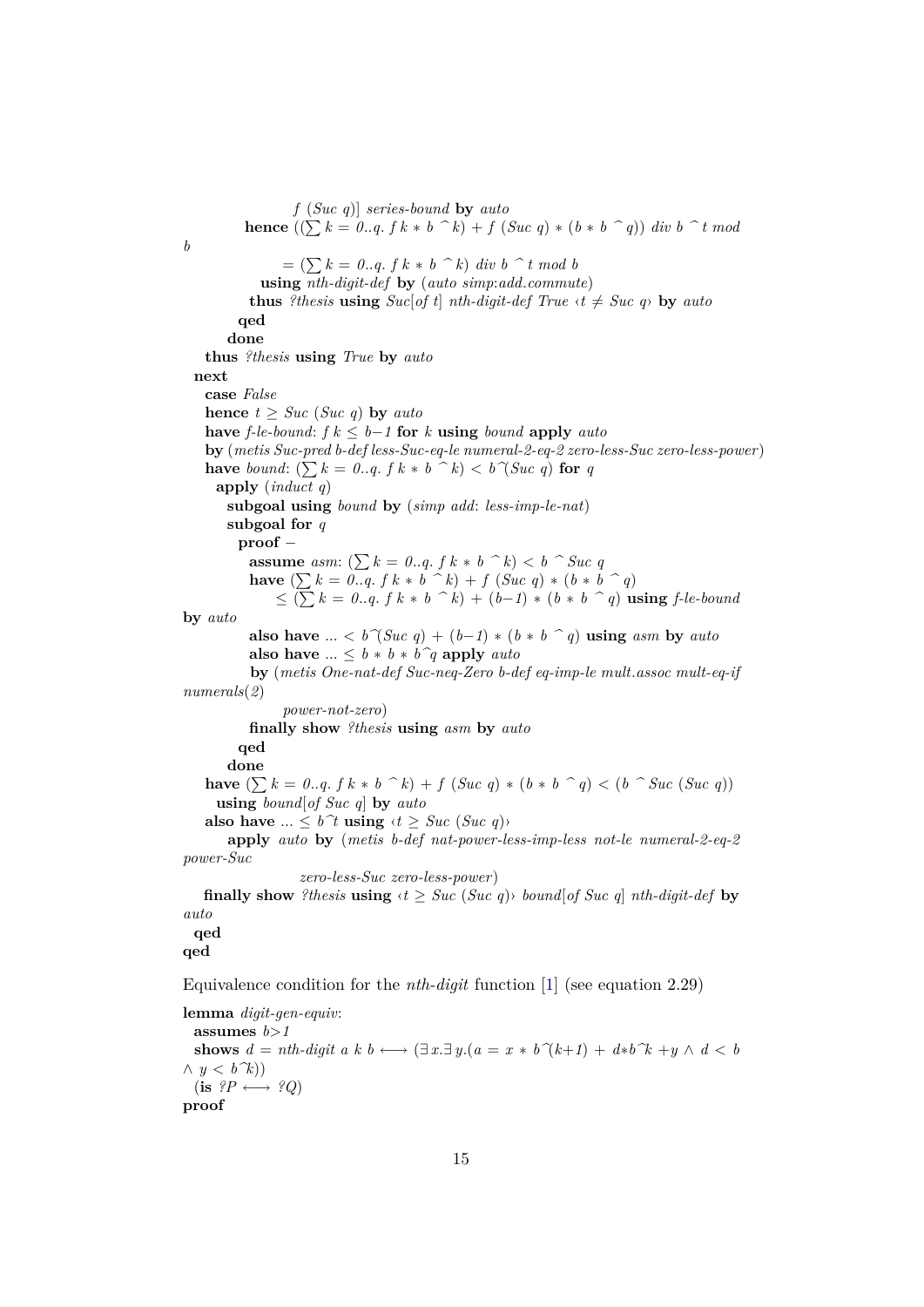**assume** *p*: *?P* **then show** *?Q* **proof**(*cases k*<*a*) **case** *True*

**have**  $(∑ i < k.((nth-digit a i b)*b^i)) < b^k$ **proof**(*induct k*) **case** *0* **then show** *?case* **by** *auto* **next case** (*Suc k*) **have**  $(\sum i < Suc \; k$ . *nth-digit a i b*  $*$  *b*  $\hat{i}$ ) =  $(nth\text{-}digit \; a \; k \; b) * b\hat{k}$  $+$  ( $\sum i < k.((nth-digit a i b) * b^i)$ ) **by**  $simp$ **moreover have**  $(nth\text{-}digit\ a\ k\ b) * b^k \leq (b-1) * b^k$ **using** *assms mult-le-mono nth-digit-bounded* **by** *auto* **moreover have**  $(\sum i < k \cdot ((nth\text{-}digit\ a\ i\ b) * b\ \hat{i})) < b \ \hat{i}$ **using** *Suc*.*hyps assms order*.*strict-trans2* **by** *fastforce* **ultimately show** *?case* **using** *assms* **using** *Suc*.*hyps mult-eq-if* **by** *auto* **qed moreover define** *y* **where**  $y = (\sum i < k \cdot ((nth\text{-}digit\text{ }a\text{ }i\text{ }b)*b\text{ }i))$ 

**ultimately have**  $3: y < b^k$  **by** *blast* 

**have** 2:  $d < b$  **using**  $nth\text{-}digit\text{-}bounded[of\ b\ a\ k]\ p\ assumes by\ linearity.$ 

**define** *x* **where**  $x = (\sum_{i=1}^{n} i = Suc \; k \cdot \cdot \cdot \cdot \cdot$  ((*nth-digit a i b*)\**b*<sup> $\hat{\gamma}$ (*i*−*Suc k*)))</sup> **have**  $a = (\sum i < a.((nth-digit a i b) * b^i))$  **using** *assms digit-gen-sum-repr-variant* **by** *blast*

**hence**  $s:a = y + d * b^k$ 

+ (P*i*=*Suc k*..<*a*.((*nth-digit a i b*)∗*b^i*)) **using** *True y-def p* **by** (*metis* (*no-types*, *lifting*) *Suc-leI atLeast0LessThan gr-implies-not0*

*linorder-not-less sum*.*atLeastLessThan-concat sum*.*lessThan-Suc*)

**have**  $(∑ n = Succ k..< a. nth-digit a n b * b ^ (n - Succ k) * b ^ Suc k)$  $= (\sum i = Suc \ k \ldots \lt a \ldots nth-digit \ a \ i \ b \ast b \ \hat{\ } \ i)$ 

**apply** (*rule sum*.*cong*; *auto simp*: *algebra-simps*)

**by** (*metis Suc-le-lessD Zero-not-Suc add-diff-cancel-left* <sup>0</sup> *diff-Suc-1 diff-Suc-Suc*

*less-imp-Suc-add power-add power-eq-if*) **hence**  $x * b^{\hat{ }}(k+1) = (\sum_{i=1}^{n} i = Suc \ k. .$ 

**using** *x-def sum-distrib-right*[*of*  $\lambda i$ . (*nth-digit a i b*) \*  $b^{\hat{ }}(i - \textit{Suc } k)$ ] **by** *simp* **hence**  $a = x * b^{\uparrow}(k+1) + d * b^{\uparrow}(k+1) + y$  **using** *s* **by** *auto* **thus** *?thesis* **using** *2 3* **by** *blast* **next case** *False*

**then have**  $a < b^k$  **using** *assms power-gt-expt*[*of b k*] **by** *auto* **moreover have**  $d = 0$  **by** (*simp add: calculation nth-digit-def p*) **ultimately show** *?thesis*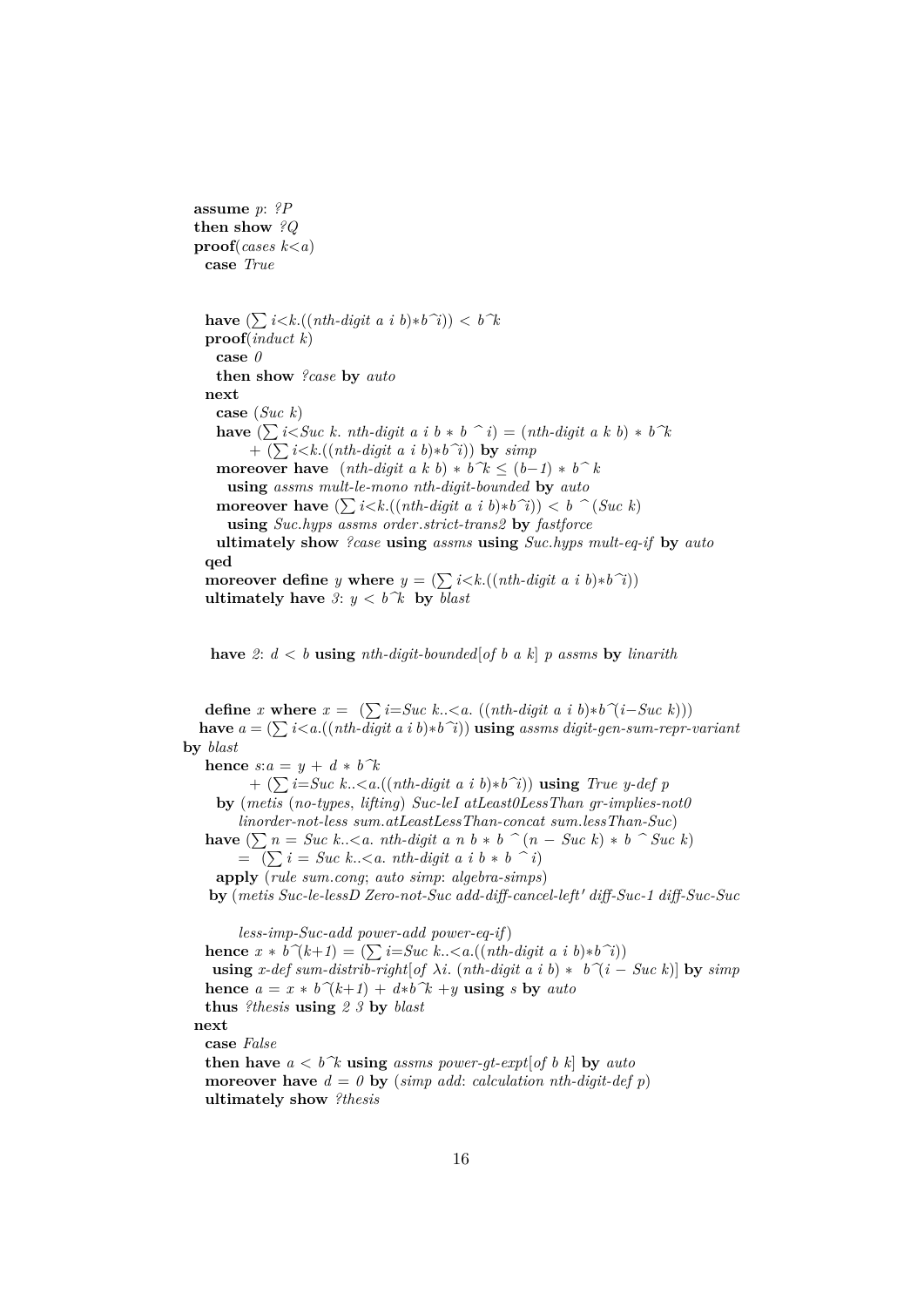```
using assms by force
 qed
next
 assume ?Q
  then obtain x y where conds: a = x * b^{\uparrow}(k+1) + d * b^{\uparrow}k + y \wedge d < b \wedge y <b^k by auto
 hence nth-digit a k b = nth-digit(x * b^{\uparrow}(k+1) + d^*b^{\uparrow}(k) k b
    using aux3\text{-}digit\text{-}gen\text{-}sum\text{-}repr[of y b k x*b + d] assumes by (auto\text{ }simp:~ale\text{-}l)bra-simps)
 hence nth-digit a k b = nth-digit(d * b^k) k b
   using aux2-digit-gen-sum-repr[of d∗b^k b k+1 k x] conds by auto
 then show ?P using conds nth-digit-def by simp
qed
```
**end theory** *Carries* **imports** *Bits-Digits* **begin**

# <span id="page-16-0"></span>**2 Carries in base-b expansions**

Some auxiliary lemmas

```
lemma rev-induct[consumes 1, case-names base step]:
 fixes i k :: nat
 assumes le: i \leq kand base: P k
   and step: \bigwedge i : i \leq k \implies P \quad i \implies P \quad (i-1)shows P i
proof −
  have \bigwedgei::nat. n = k - i \Longrightarrow i \leq k \Longrightarrow P i for n
 proof (induct n)
   case 0
   then have i = k by arithwith base show P i by simp
 next
   case (Suc n)
   then have n = (k - (i + 1)) by arith
   moreover have k: i + 1 \leq k using Suc.prems by arith
   ultimately have P(i + 1) by (rule Suc.hyps)
   from step[OF k this] show ?case by simp
 qed
  with le show ?thesis by fast
qed
```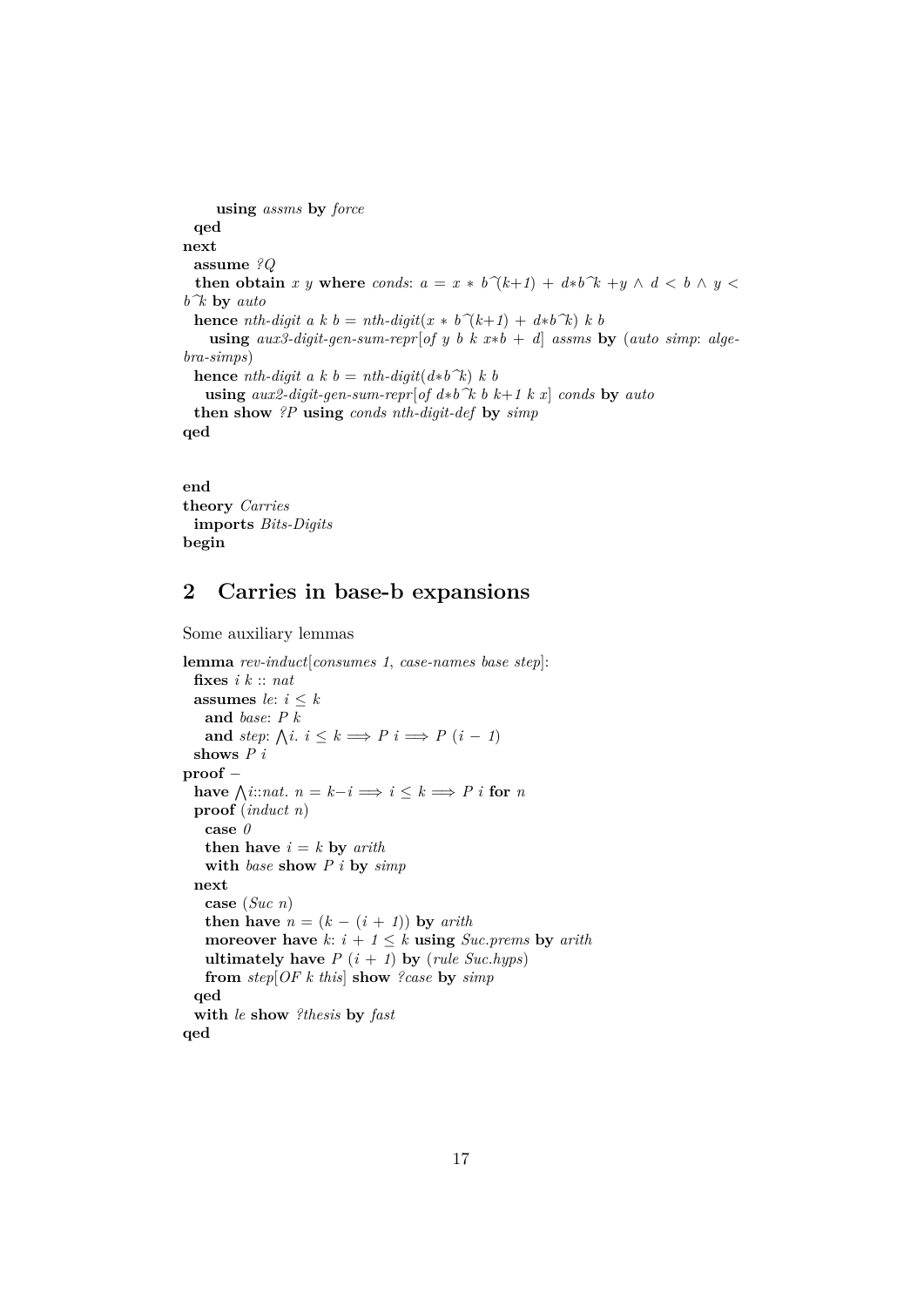## <span id="page-17-0"></span>**2.1 Definition of carry received at position k**

When adding two numbers m and n, the carry is *introduced* at position 1 but is *received* at position 2. The function below accounts for the latter case.

k: 6 5 4 3 2 1 0 c: 1 - - - - - - - - - - - m: 1 0 1 0 1 0 n: 1 1 --------------------- m + n: 0 1 0 1 1 0 0

**definition** *bin-carry* ::  $nat \Rightarrow nat \Rightarrow nat \Rightarrow nat$ *bin-carry a b*  $k = (a \mod 2^k + b \mod 2^k)$  *div*  $2^k$ 

Carry in the subtraction of two natural numbers

**definition** *bin-narry* ::  $nat \Rightarrow nat \Rightarrow nat \Rightarrow nat$ *bin-narry a b*  $k = (if \, b \mod 2^k)$  *a* mod 2 $k$  then 1 else 0)

## Equivalent definition

**definition**  $\text{bin-narry2}$  ::  $\text{nat} \Rightarrow \text{nat} \Rightarrow \text{nat} \Rightarrow \text{nat} \text{ where}$ *bin-narry2 a b k* =  $((2^k + a \mod 2^k - b \mod 2^k) \text{ div } 2^k + 1) \text{ mod } 2$ 

**lemma** *bin-narry-equiv: bin-narry a b*  $c = bin-narry2$  *a b c* **apply** (*auto simp add*: *bin-narry-def bin-narry2-def*) **subgoal by** (*smt add*.*commute div-less dvd-0-right even-Suc le-add-diff-inverse2 less-add-eq-less mod-greater-zero-iff-not-dvd neq0-conv not-mod2-eq-Suc-0-eq-0 order-le-less zero-less-diff zero-less-numeral zero-less-power*) **subgoal by** (*simp add*: *le-div-geq less-imp-diff-less*) **done**

## <span id="page-17-1"></span>**2.2 Properties of carries**

**lemma** *div-sub*: **fixes** *a b c* :: *nat* **shows**  $(a - b)$  *div*  $c = (if(a \mod c < b \mod c)$  *then a div*  $c - b$  *div*  $c - 1$  *else a div c* − *b div c*) **proof**− **consider** (*alb*)  $a < b$  | (*ageb*)  $a \geq b$  **by** *linarith* **then show** *?thesis* **proof** *cases* **case** *alb* **then show** *?thesis* **using** *div-le-mono* **by** *auto* **next case** *ageb*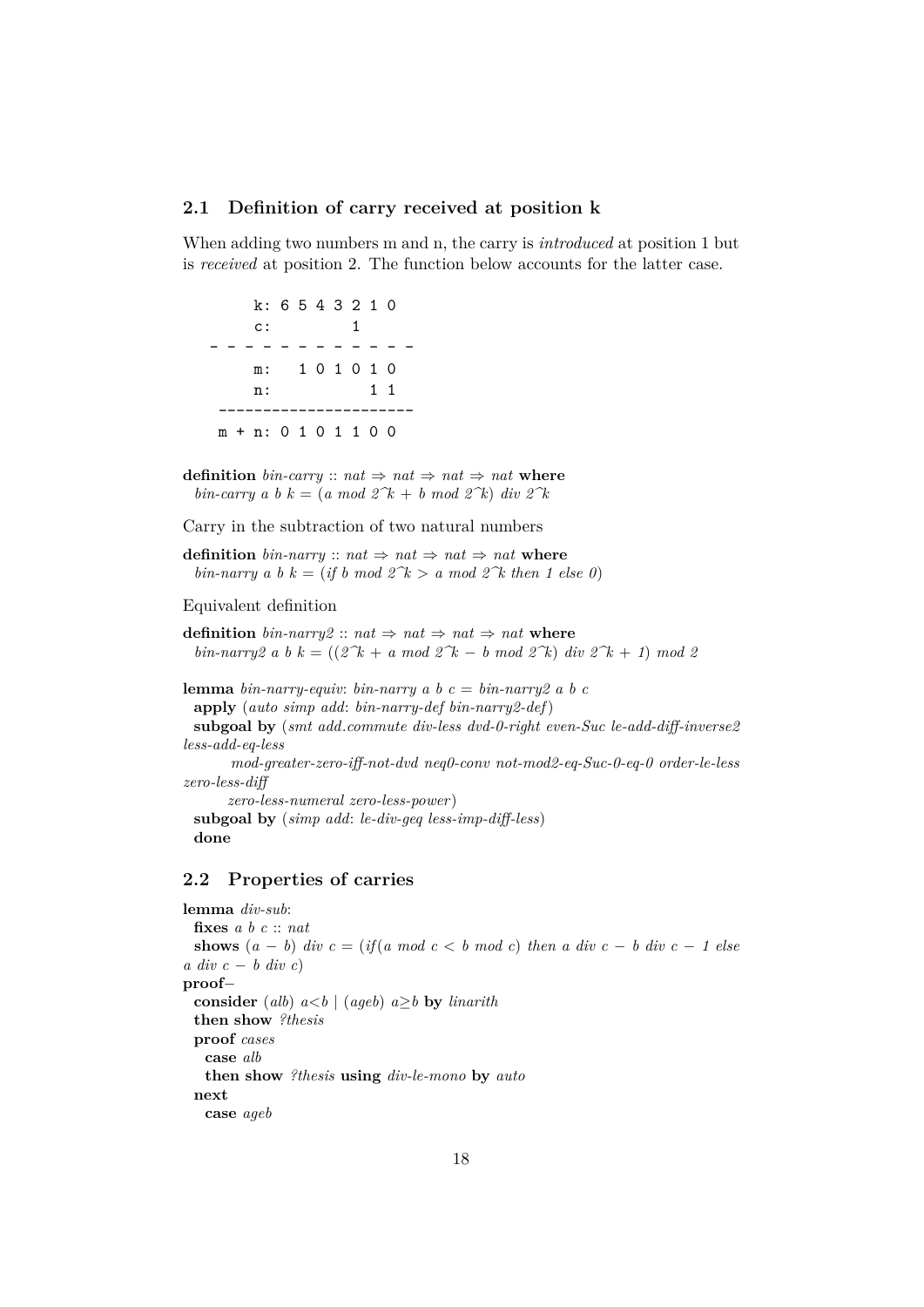```
obtain a1 a2 where a1-def: a1 = a div c and a2-def: a2 = a mod c and
a-def : a=a1∗c+a2
    using mod-div-decomp by blast
  obtain b1 b2 where b1-def: b1 = b div c and b2-def: b2 = b mod c and b-def:
b=b1∗c+b2
    using mod-div-decomp by blast
   have a1geb1: a1≥b1 using ageb a1-def b1-def using div-le-mono by blast
   show ?thesis
   proof(cases c=0)
    assume c=0then show ?thesis by simp
   next
    assume \text{cneq}\theta: c \neq \thetathen show ?thesis
    proof(cases a2 < b2)
      assume a2lb2: a2 < b2
      then show ?thesis
      proof(cases a1=b1)
       case True
       then show ?thesis using ageb a2lb2 a-def b-def by force
      next
       assume \neg(a1=b1)hence a1gb1: a1>b1 using a1geb1 by auto
       have boundc: a2+c−b2<c using a2lb2 cneq0 by linarith
       have a-b = (a1 - b1) * c + a2 - b2using a-def b-def a1geb1 nat-diff-add-eq1[of b1 a1 c a2 b2] by auto
       also have ... = (a1 - b1 - 1 + 1) * c + a2 - b2using a1gb1 Suc-diff-Suc[of b1 a1] by auto
       also have ... = (a1 - b1 - 1) * c + (a2 + c - b2)using div-eq-0-iff [of b2 c] mod-div-trivial[of b c] b2-def by force
       finally have (a-b) div c = a1 - b1 - 1 + (a2 + c - b2) div cusing a-def b-def cneq0 by auto
       then show ?thesis
         using boundc div-less by (simp add: a1-def a2-def b1-def b2-def)
      qed
    next
      assume a2geb2: ¬ a2 < b2
      then have (a - b) div c = ((a1 - b1) * c + (a2 - b2)) div c
       using a1geb1 a-def b-def nat-diff-add-eq1 by auto
      then show ?thesis using a2geb2 div-add1-eq[of (a1-b1)*c a2-b2 c]
       by(auto simp add: b2-def a2-def a1-def b1-def less-imp-diff-less)
    qed
   qed
 qed
qed
lemma dif-digit-formula:a > b \longrightarrow (a - b);k = (a_1k + b_1k + b_2k + b_3k + b_3k) mod
2
```
**proof** −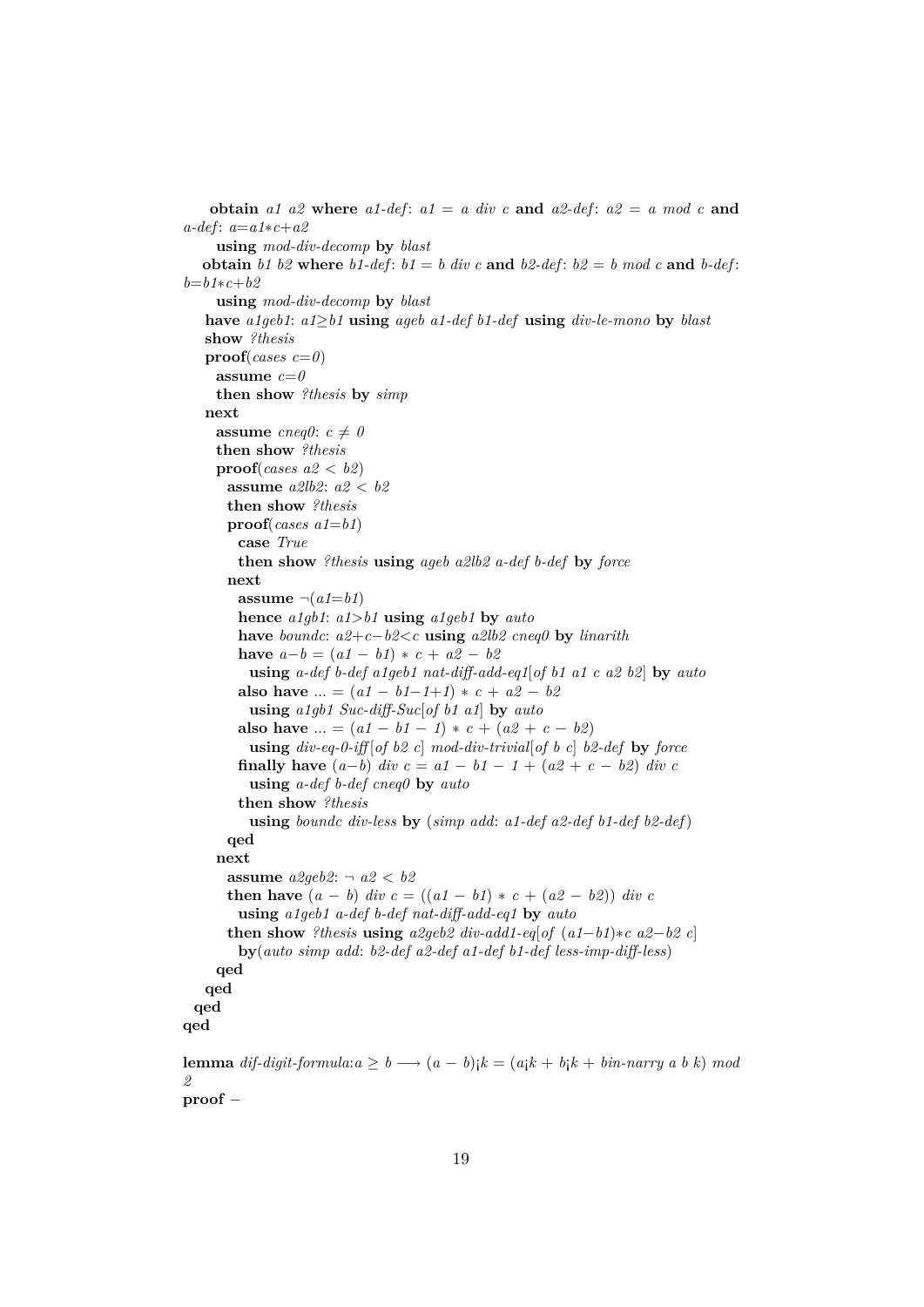**{**

**presume** *asm:*  $a \geq b$  *a mod*  $2 \, \hat{\ } \, k < b$  *mod*  $2 \, \hat{\ } \, k$ 

**then have**  $Suc((a - b)$  *div*  $2 \le k$ ) = *a div*  $2 \le k$  − *b div*  $2 \le k$ 

**by** (*smt Nat*.*add-diff-assoc One-nat-def Suc-pred add*.*commute diff-is-0-eq div-add-self1*

*div-le-mono div-sub mod-add-self1 nat-le-linear neq0-conv plus-1-eq-Suc power-not-zero*

*zero-neq-numeral*)

**then have**  $(a - b)$  *div*  $2 \leq k \mod 2 = 5$ *uc*  $(a \text{ div } 2 \leq k \mod 2 + b \text{ div } 2 \leq k$ *mod 2*) *mod 2*

**by** (*smt diff-is-0-eq even-Suc even-diff-nat even-iff-mod-2-eq-zero le-less mod-add-eq*

*nat*.*simps*(*3*) *not-mod-2-eq-1-eq-0*)

# **}**

**moreover**

**{**

**presume**  $asm2: \neg a \mod 2 \cap k < b \mod 2 \cap k b \leq a$ 

**then have**  $(a - b)$  *div*  $2 \leq k \mod 2 = (a \text{ div } 2 \leq k \mod 2 + b \text{ div } 2 \leq k \mod 2$ *2*) *mod 2*

**using** *div-sub*[*of b 2^k a*] *div-le-mono even-add even-iff-mod-2-eq-zero le-add-diff-inverse2*[*of b div 2*  $\hat{B}$  *k a div 2*  $\hat{B}$  *k*] *mod-mod-trivial*[*of - 2*] not-less of a mod  $2 \hat{ }^k$  b mod  $2 \hat{ }^k$  not-mod-2-eq-1-eq-0 div-sub **by** *smt* 

# **}**

**ultimately show** *?thesis* **by** (*auto simp add*: *bin-narry-def nth-bit-def*) **qed**

```
lemma dif-narry-formula:
 a \geq b \longrightarrow bin-narry \ a \ b \ (k + 1) = (if \ (a_ik < b_ik + bin-narry \ a \ b \ k) \ then \ 1 \ else \ 0)proof −
 {
   presume a1: a mod (2 * 2^k) < b \mod (2 * 2^k)presume a2: -a div 2 \leq k \mod 2 \leq Suc (b div 2 k mod 2)
   have f3: 2 \leq k \neq (0::nat)by simp
   have f_4: a div 2 \, \hat{\ } \, k \mod 2 = 1using a2 by (meson le-less-trans mod2-eq-if mod-greater-zero-iff-not-dvd
not-less
        zero-less-Suc)
   then have b mod (2 * 2^k) = b \mod 2^kusing a2 by (metis (no-types) One-nat-def le-simps(3) mod-less-divisor
mod-mult2-eq
```
*mult*.*left-neutral neq0-conv not-less semiring-normalization-rules*(*7* )) **then have** *False*

**using** *f4 f3 a1* **by** (*metis One-nat-def add*.*commute div-add-self1 div-le-mono less-imp-le*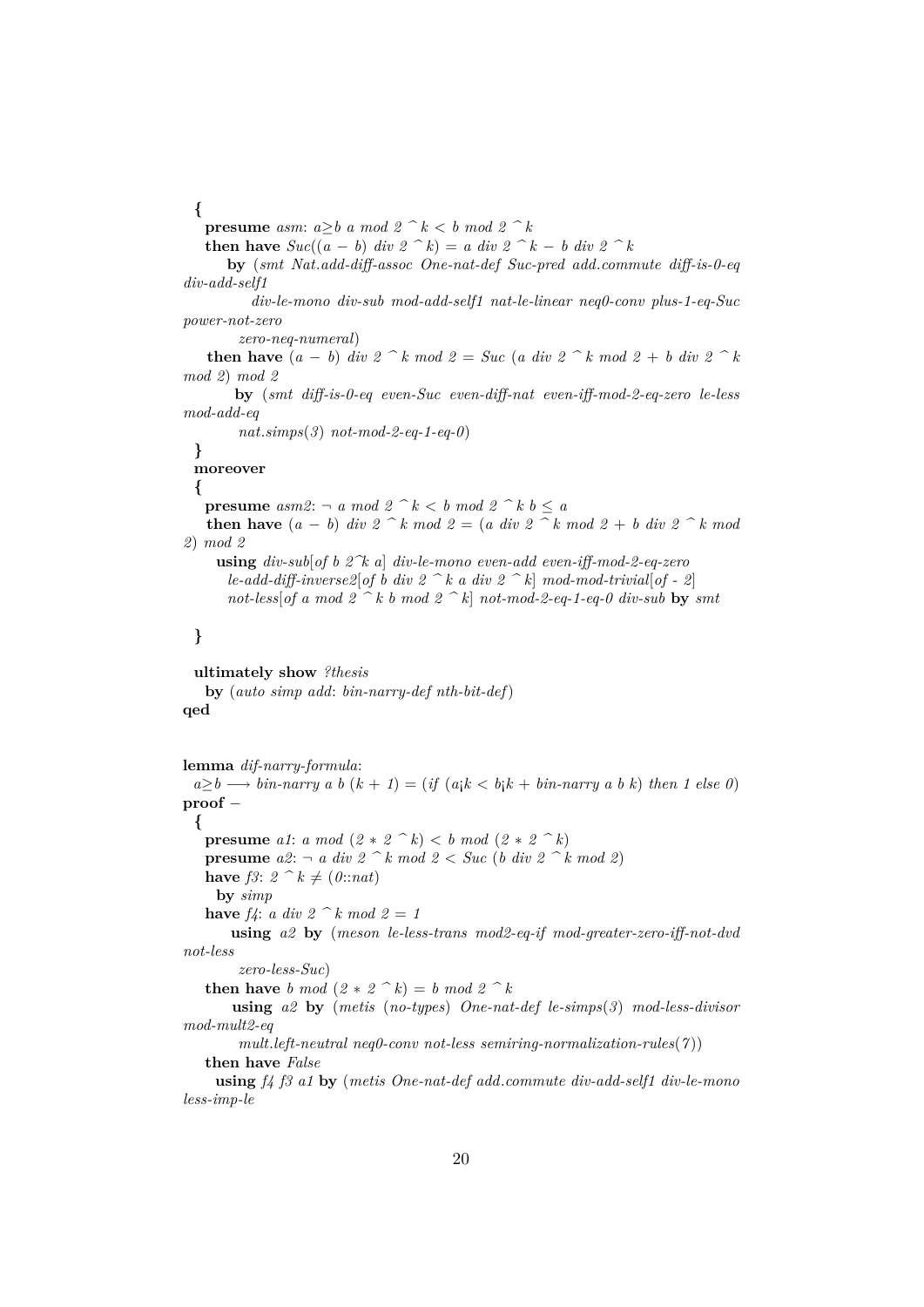```
mod-div-trivial mod-mult2-eq mult.left-neutral not-less plus-1-eq-Suc
        semiring-normalization-rules(7 ) zero-less-Suc)
 }
 moreover
 {
   presume a1: \neg a \mod 2 \hat{k} \leq b \mod 2 \hat{k}presume a2: a mod (2 * 2^k) < b \mod (2 * 2^k)presume a3: -a div 2 \leq k mod 2 \leq k div 2 \leq k mod 2
   presume a_4: b \leq ahave f6: a mod 2 ^ Suc k < b mod 2 ^ Suc k
   using a2 by simp
     obtain nn :: nat \Rightarrow nat \Rightarrow nat where f7 : b + nn a b = a using a4le-add-diff-inverse by auto
   have (a div 2 ^ k − b div 2 ^ k) div 2 = a div 2 ^ k div 2 − b div 2 ^ k div 2
   using a3 div-sub by presburger
     then have f8: (a - b) div 2 ^ Suc k = a div 2 ^ Suc k − b div 2 ^ Suc k
    using a1 by (metis (no-types) div-mult2-eq div-sub power-Suc power-commutes)
    have f9: \forall n \text{ na.} Suc (na \text{ div } n) = (n + na) \text{ div } n \lor 0 = nby (metis (no-types) add-Suc-right add-cancel-left-right div-add-self1 lessI
          less-Suc-eq-0-disj less-one zero-neq-one)
    then have \forall n na nb. (na + nb − n) div na = Suc (nb div na) − n div na −
1 ∨
       \neg (na + nb) mod na \lt n mod na \vee \theta = na by (metis (no-types) div-sub)
     then have f10: \forall n \text{ na } nb. \neg (nb::nat) \mod na < n \mod na \lor nb \ div na - ndiv na
        = (na + nb - n) div na \vee 0 = naby (metis (no-types) diff-Suc-Suc diff-commute diff-diff-left mod-add-self1
plus-1-eq-Suc)
    have ∀ n. Suc n ≠ n by linarith
   then have (0::nat) = 2 ^ Suc k
     using f10 f9 f8 f7 f6 a4 by (metis add-diff-cancel-left' add-diff-assoc)
   then have False
     by simp
 }
 ultimately show ?thesis
   using bin-narry-def apply (auto simp add: nth-bit-def)
   subgoal by (smt add-0-left add-less-cancel-left divmod-digit-0(2) le-less-trans
mod-less-divisor
      mod-mult2-eq mult-zero-right nat-neq-iff not-less not-mod2-eq-Suc-0-eq-0
      semiring-normalization-rules(7 ) zero-less-numeral zero-less-power)
    subgoal by (smt One-nat-def add.left-neutral divmod-digit-0(1) le-less-trans
less-imp-le
        mod-less-divisor mod-mult2-eq mod-mult-self1-is-0 mult-zero-right not-less
          not-mod2-eq-Suc-0-eq-0 not-one-le-zero semiring-normalization-rules(7 )
zero-less-numeral
        zero-less-power)
   done
```
**qed**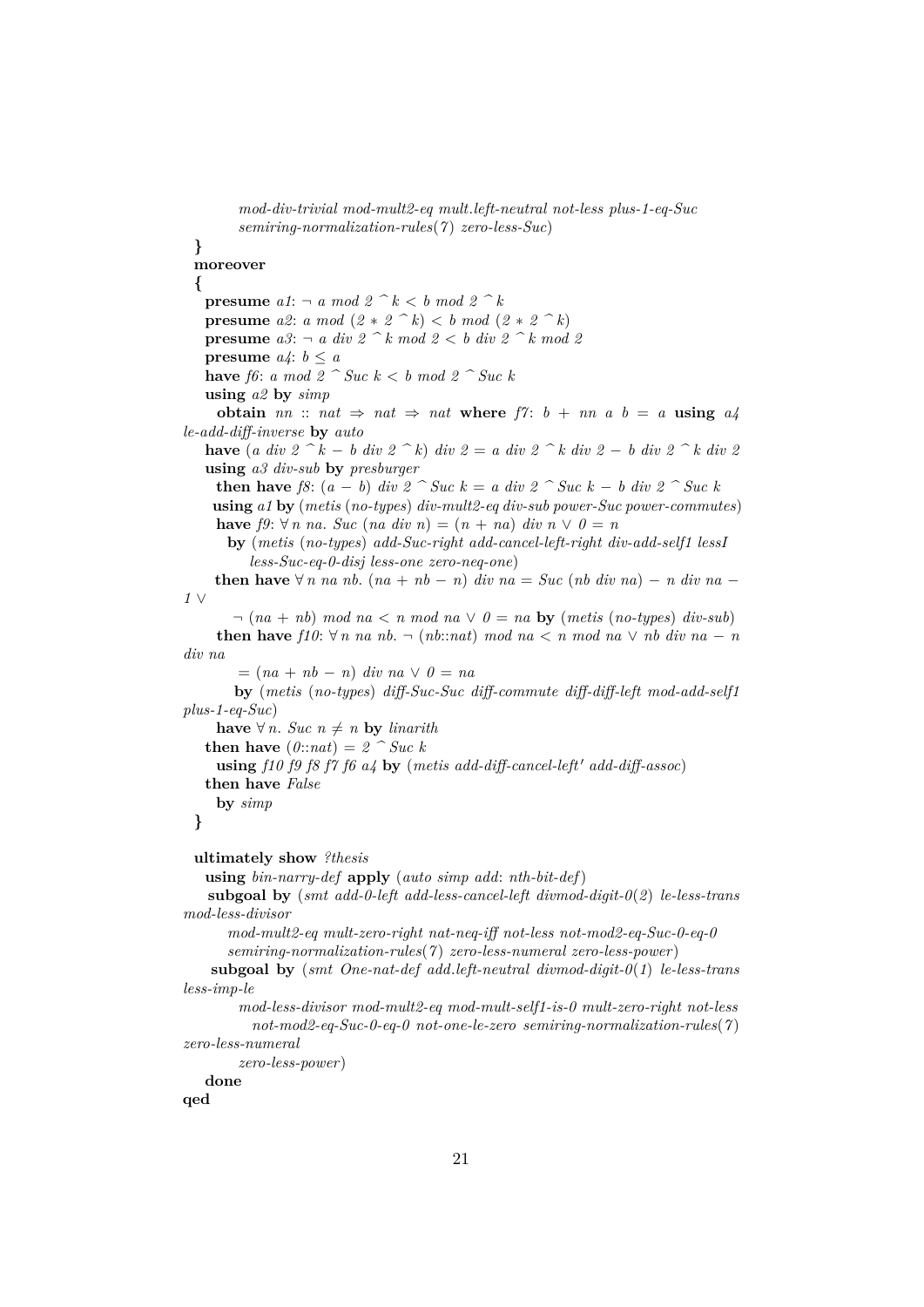**lemma** *sum-digit-formula*: $(a + b)$ <sub>i</sub> $k = (a$ <sub>i</sub> $k + b$ <sub>i</sub> $k + b$ *in-carry a b k*) *mod* 2 **by** (*simp add*: *bin-carry-def nth-bit-def*) (*metis div-add1-eq mod-add-eq*)

**lemma** *sum-carry-formula:bin-carry a b*  $(k + 1) = (a_1k + b_1k + b_1b_1 - c_2b_1k + b_2b_1)$ *div 2*

**by** (*simp add*: *bin-carry-def nth-bit-def*) (*smt div-mult2-eq div-mult-self4 mod-mult2-eq power-not-zero semiring-normalization-rules*(*20*) *semiring-normalization-rules*(*34*) *semiring-normalization-rules*(*7* ) *zero-neq-numeral*)

**lemma** *bin-carry-bounded*:

**shows** *bin-carry* a *b*  $k = bin-carry a$  *b*  $k \mod 2$ **proof**− **have** *a* mod  $2 \hat{k} < 2 \hat{k}$  **by**  $\text{simp}$ **moreover have** *b mod*  $2 \hat{ }^{\frown} k < 2 \hat{ }^{\frown} k$  **by**  $simp$ **ultimately have** (*a mod 2*  $\hat{A}$  k + *b mod 2*  $\hat{B}$  k) < 2  $\hat{C}$  *Suc k*) **by** (*simp add: mult-2 add-strict-mono*) **then have** (*a mod*  $2 \hat{ }^k + b \mod 2 \hat{ }^k$ ) *div*  $2 \hat{ }^k \leq 1$  **using** *less-mult-imp-div-less* **by** *force* **then have** *bin-carry* a *b*  $k \leq 1$  **using** *div-le-mono bin-carry-def* by *fastforce* **then show** *?thesis* **by** *auto* **qed**

**lemma** *carry-bounded*: *bin-carry a b*  $k \leq 1$ **using** *bin-carry-bounded not-mod-2-eq-1-eq-0*[*of bin-carry a b k*] **by** *auto*

**lemma** *no-carry*:  $(\forall r < n.((nth-bit a r) + (nth-bit b r) < 1)) \implies$  $(nth-bit (a + b) n) = (nth-bit a n + nth-bit b n) mod 2$  $(i\mathbf{s} \ \mathbf{?}P \Longrightarrow \mathbf{?}Q \ n)$ **proof** (*rule ccontr*) **assume** *p*: *?P* **assume** *nq*: ¬*?Q n* **then obtain** *k* where  $k1:\neg ?Q$  *k* and  $k2:\forall r < k$ . *?Q r* by (*auto dest: obtain-smallest*)

**have**  $c1: 1 = bin-carry a b k$ **using** *k1 sum-digit-formula bin-carry-bounded* **by** *auto* (*metis add*.*commute not-mod2-eq-Suc-0-eq-0 plus-nat*.*add-0*)

**have** *bin-carry a b* ( $k−1$ ) = 0 **using** *sum-digit-formula* 

**by** (*metis bin-carry-bounded bin-carry-def diff-is-0-eq' diff-less div-by-1 even-add even-iff-mod-2-eq-zero k2 less-numeral-extra*(*1*) *mod-by-1 neq0-conv nth-bit-bounded power-0*)

**moreover have**  $a_i$   $(k-1) + b_i$   $(k-1) < 1$ **by** (*smt add*.*right-neutral c1 calculation diff-le-self k2 leI le-add-diff-inverse2 le-less-trans*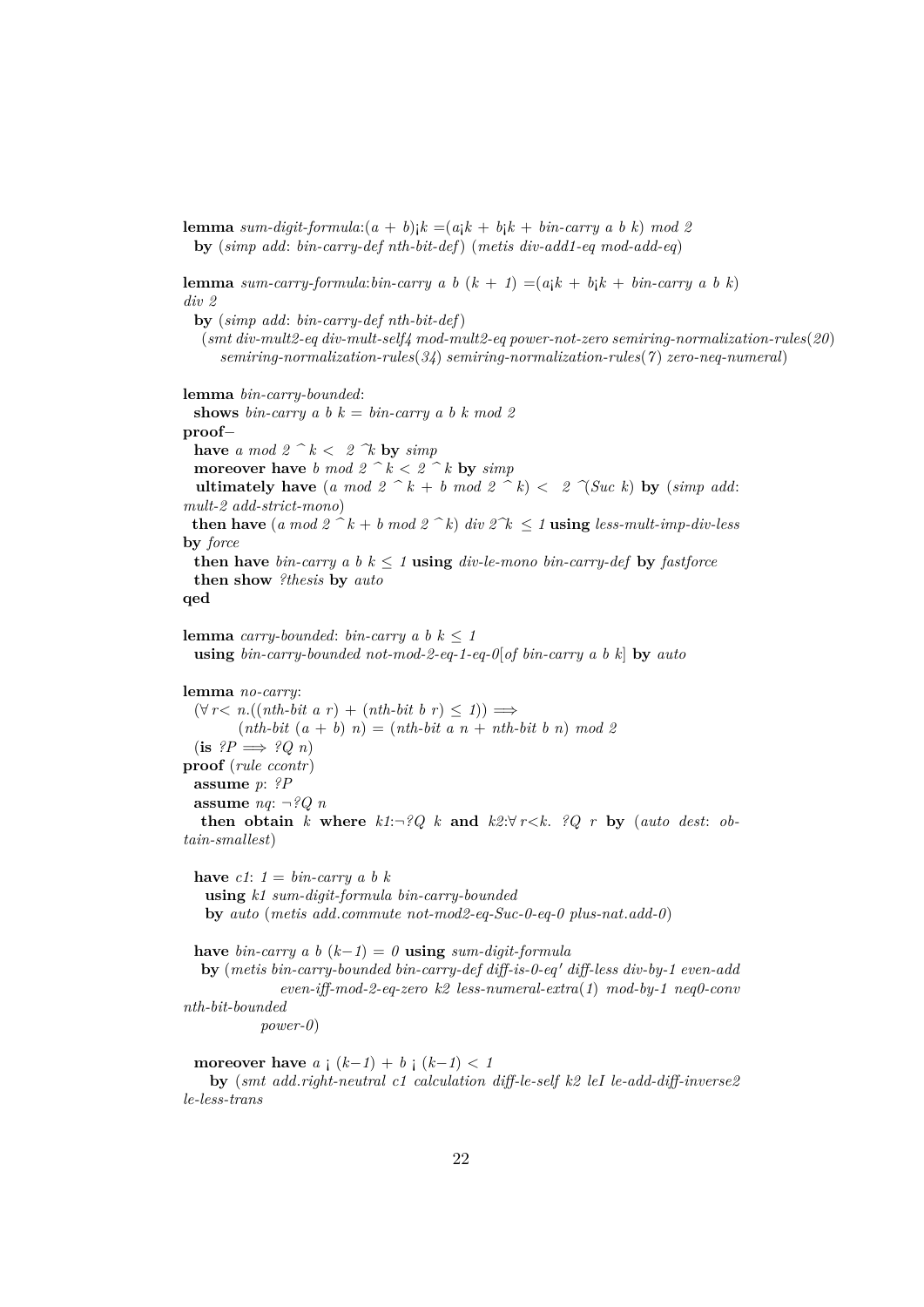*mod-by-1 mod-if nat-less-le nq one-div-two-eq-zero one-neq-zero p sum-carry-formula*)

**ultimately have**  $\theta = bin-carry \ a \ b \ k \ using \ k2 \ sum-carry-formula$ 

**by** *auto* (*metis Suc-eq-plus1-left add-diff-inverse-nat less-imp-diff-less mod-0 mod-Suc*

*mod-add-self1 mod-div-trivial mod-less n-not-Suc-n plus-nat*.*add-0*)

## **then show** *False* **using** *c1* **by** *auto* **qed**

```
lemma no-carry-mult-equiv:(\forall k. \text{ nth-bit } a \text{ } k * \text{ nth-bit } b \text{ } k = 0) \longleftrightarrow (\forall k. \text{ bin-carry}a \, b \, k = 0(i\mathbf{s} \ \ ?P \longleftrightarrow \ ?Q)proof
 assume P: ?P
  {
   fix k
   from P have bin-carry a b k = 0proof (induction k)
     case 0
     then show ?case using bin-carry-def by (simp)
   next
     case (Suc k)
     then show ?case using sum-carry-formula P
       by (metis One-nat-def Suc-eq-plus1 add.right-neutral div-less lessI
       mult-is-0 not-mod-2-eq-0-eq-1 nth-bit-def numeral-2-eq-2 zero-less-Suc)
   qed
  }
 then show ?Q by auto
next
 assume Q: ?Q
  {
   fix k
   from Q have a \, \mathsf{i} \, k * b \, \mathsf{i} \, k = 0proof (induction k)
     case 0
     then show ?case using bin-carry-def nth-bit-def
       by simp (metis add-self-div-2 not-mod2-eq-Suc-0-eq-0 power-one-right)
   next
     case (Suc k)
     then show ?case
       using nth-bit-def sum-carry-formula
    by simp (metis One-nat-def add.right-neutral add-self-div-2 not-mod-2-eq-1-eq-0
power-Suc)+
   qed
  }
 then show ?P by auto
qed
```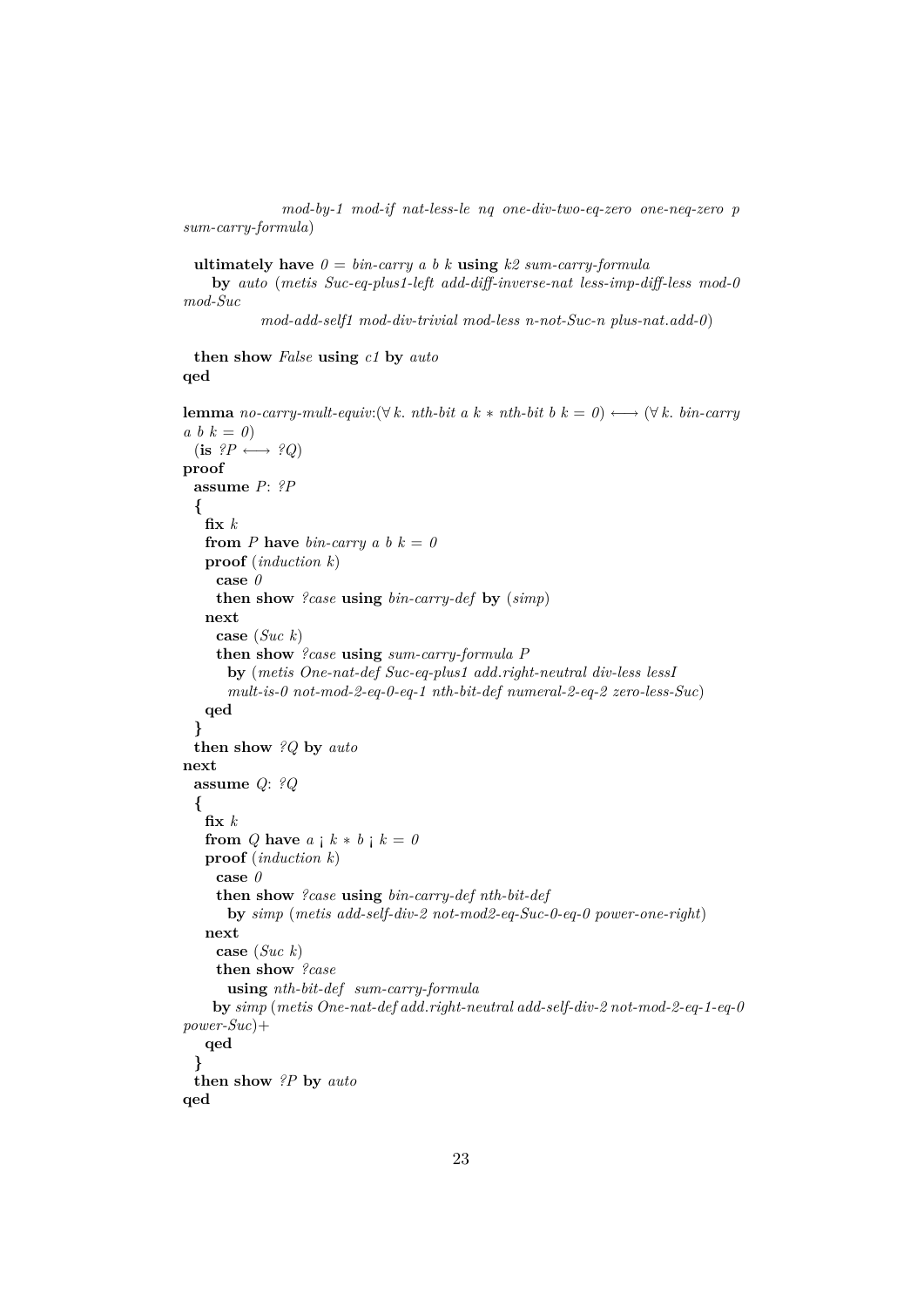**lemma** *carry-digit-impl: bin-carry a b k*  $\neq 0 \implies \exists r \leq k$ *. a*  $r + b$  **i**  $r = 2$ **proof**(*rule ccontr*) **assume**  $\neg$  (∃*r*<*k*. *a* ; *r* + *b* ; *r* = *2*) **hence** *bound*:  $\forall r \leq k$ . *a*  $\mid r + b \mid r \leq 1$  **using** *nth-bit-def* **by** *auto* **assume** *bk*:*bin-carry a b*  $k \neq 0$ **hence** *base*: *bin-carry a b*  $k = 1$  **using** *carry-bounded le-less*[*of bin-carry a b*  $k 1$ ] **by** *auto* **have** *step*:  $i \leq k \implies bin \text{-}carry \ a \ b \ i = 1 \implies bin \text{-}carry \ a \ b \ (i - 1) = 1$  for *i* **proof**(*rule ccontr*) **assume** *ik*:  $i \leq k$ **assume** *carry*: *bin-carry a b*  $i = 1$ **assume** *bin-carry a b*  $(i-1) \neq 1$ **hence** *bin-carry*  $ab$  ( $i - 1$ ) =  $0$  **using** *bin-carry-bounded not-mod-2-eq-1-eq-0*[*of bin-carry a b*  $(i - 1)$ ] **by** *auto* **then show** *False* **using** *ik carry bound sum-carry-formula*[*of a b i*−1] **apply** *simp* **by** (*metis Suc-eq-plus1 Suc-pred add-lessD1 bot-nat-0*.*not-eq-extremum carry diff-is-0-eq* <sup>0</sup> *div-le-mono le-eq-less-or-eq less-add-one one-div-two-eq-zero*) **qed have**  $\forall i \leq k$ . *bin-carry* a *b*  $i = 1$  **using** *rev-induct*[where  $?P = \lambda c$ .(*bin-carry* a *b c*) = *1*)] *step base* **by** *blast* **moreover have** *bin-carry a b*  $\theta = \theta$  **using** *bin-carry-def* by *simp* **ultimately show** *False* **by** *auto* **qed**

**end theory** *Binary-Operations* **imports** *Bits-Digits Carries* **begin**

# <span id="page-23-0"></span>**3 Digit-wise Operations**

# <span id="page-23-1"></span>**3.1 Binary AND**

**fun** *bitAND-nat* :: *nat*  $\Rightarrow$  *nat*  $\Rightarrow$  *nat* (**infix** && 64) **where**  $0 \&\& -\frac{1}{2}$ *m* && *n* = *2* ∗ ((*m div 2*) && (*n div 2*)) + (*m mod 2*) ∗ (*n mod 2*) **lemma** *bitAND-zero*[*simp*]:  $n = 0 \implies m \&\&\ n = 0$ **by** (*induct m n rule*:*bitAND-nat*.*induct*, *auto*)

**lemma** *bitAND-1*: *a* && *1* = (*a mod 2*) **by** (*induction a*; *auto*)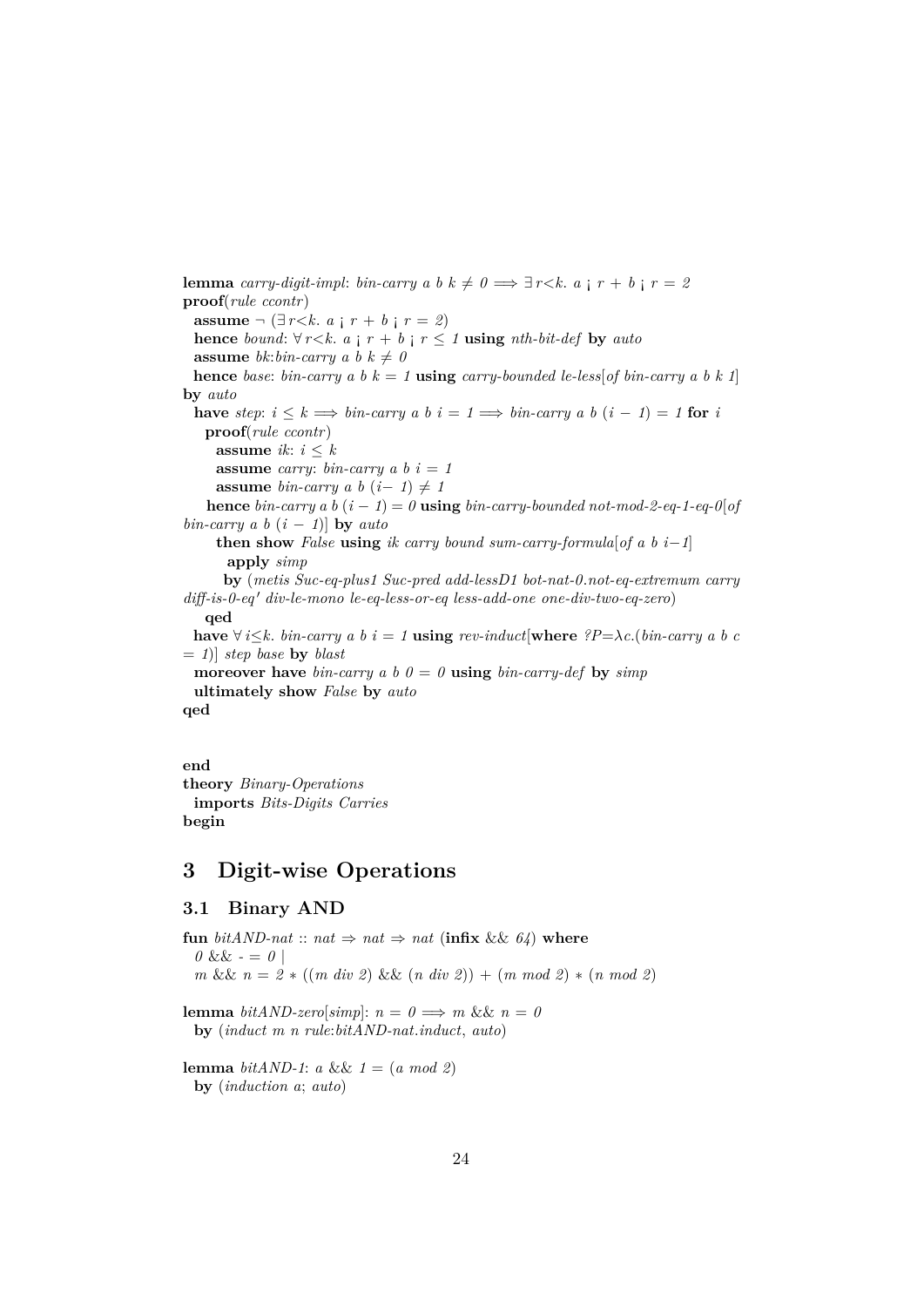**lemma**  $bitAND-rec: m \&\& n = 2 * ((m \ div 2) \&\& (n \ div 2)) + (m \ mod 2) * (n$ *mod 2*) **by** (*cases m*; *simp-all*) **lemma** *bitAND-commutes:m* &&  $n = n$  &&  $m$ **by** (*induct m n rule*: *bitAND-nat*.*induct*, *simp*) (*metis bitAND-rec mult*.*commute*) **lemma** *nth-digit-0*:  $x \leq 1 \implies nth\text{-}bit \ x \ 0 = x \text{ by } (\text{simp add: } nth\text{-}bit\text{-}def)$ **lemma** *bitAND-zeroone*:  $a \leq 1 \implies b \leq 1 \implies a \& b \leq 1$ **using** *nth-bit-def nth-digit-0 nat-le-linear bitAND-nat*.*elims* **by** (*metis* (*no-types*, *lifting*) *One-nat-def add*.*left-neutral bitAND-zero div-less le-zero-eq lessI mult*.*right-neutral mult-0-right not-mod2-eq-Suc-0-eq-0 numeral-2-eq-2*) **lemma** *aux1-bitAND-digit-mult*: **fixes** *a b c* :: *nat* **shows**  $k > 0 \land a \mod 2 = 0 \land b \leq 1 \Longrightarrow (a + b) \text{ div } 2^k = a \text{ div } 2^k$ **by** (*induction k*, *auto*) (*metis One-nat-def add-cancel-left-right div-mult2-eq even-succ-div-two le-0-eq le-Suc-eq*) **lemma** *bitAND-digit-mult:*( $nth\text{-}bit$  ( $a$  &&  $b$ )  $k$ ) = ( $nth\text{-}bit$   $a$   $k$ )  $*$  ( $nth\text{-}bit$   $b$   $k$ ) **proof**(*induction k arbitrary*: *a b*) **case** *0* **show** *?case* **using** *nth-bit-def* **by** *auto* (*metis* (*no-types*, *opaque-lifting*) *Groups*.*add-ac*(*2*) *bitAND-rec mod-mod-trivial mod-mult-self2 mult-numeral-1-right mult-zero-right not-mod-2-eq-1-eq-0 numeral-One*) **next case** (*Suc k*) **have** *nth-bit* (*a* && *b*) (*Suc k*)  $= (2 * (a \ div 2 \ & b \ div 2) + a \ mod 2 * (b \ mod 2)) \ div 2 \ \gamma (Suc \ k) \ mod 2$ **using** *bitAND-rec* **by** (*metis nth-bit-def*) **moreover have**  $(a \mod 2) * (b \mod 2) < (2 \cap \text{Suc}(k))$ **by** (*metis One-nat-def lessI mult-numeral-1-right mult-zero-right not-mod-2-eq-1-eq-0 numeral-2-eq-2 numeral-One power-gt1 zero-less-numeral zero-less-power*) **ultimately have**  $nth\text{-}bit$  (*a* && *b*) (*Suc k*) = (*2* \* (*a div 2* && *b div 2*)) *div 2 ^*(*Suc k*) *mod 2* **using** *aux1-bitAND-digit-mult* **by** (*metis le-numeral-extra*(*1*) *le-numeral-extra*(*4*) *mod-mult-self1-is-0 mult-numeral-1-right mult-zero-right not-mod-2-eq-1-eq-0 numeral-One zero-less-Suc*)

**then have** *nth-bit* (*a* && *b*) (*Suc k*) = (*nth-bit* (*a div 2* && *b div 2*) *k*) **by** (*auto simp add*: *nth-bit-def*)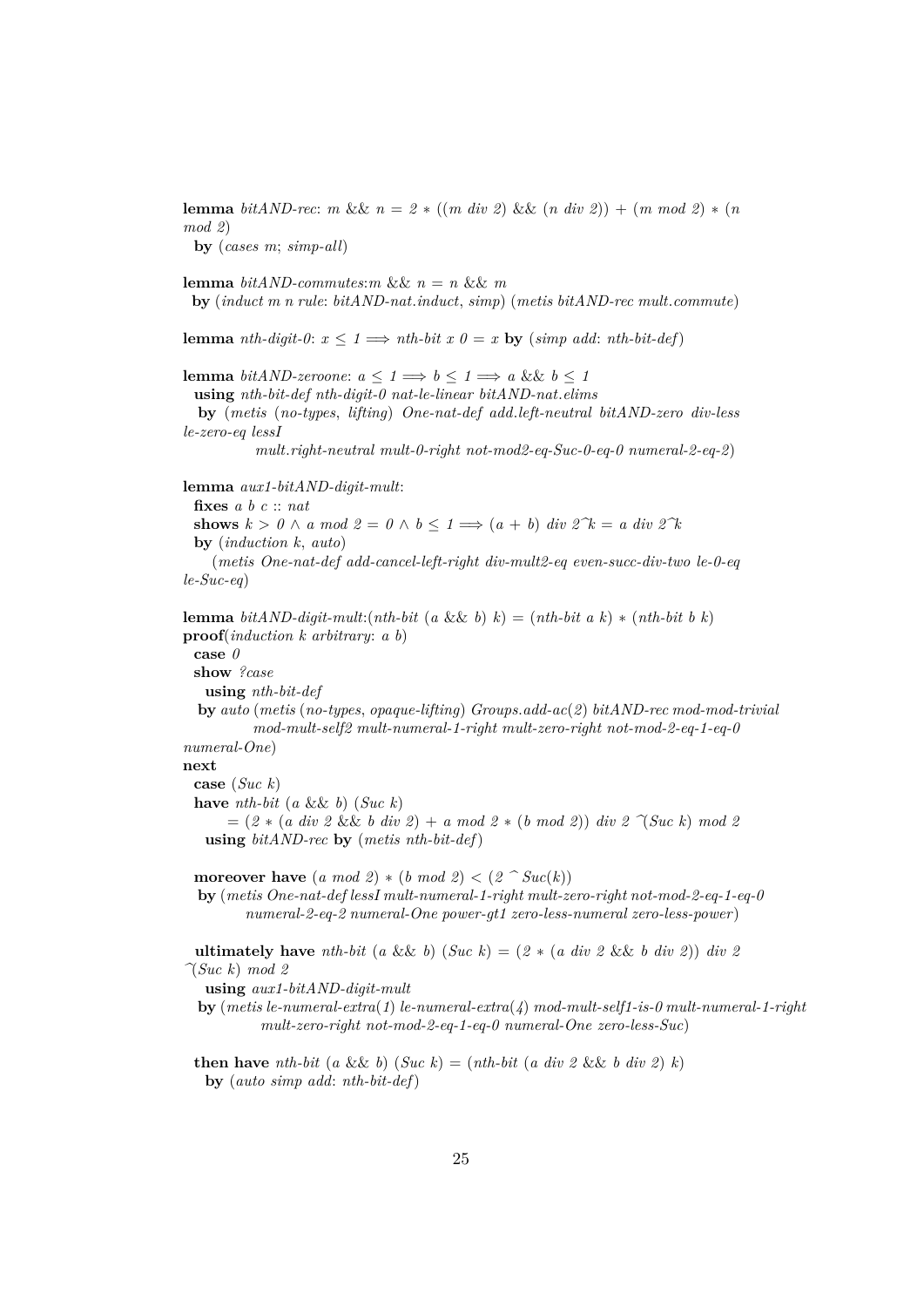```
then have nth-bit (a && b) (Suc k) = (nth-bit (a div 2) k) * (nth-bit (b div 2)
k)
   using Suc
   by presburger
 then show ?case
   by (metis div-mult2-eq nth-bit-def power-Suc)
qed
lemma bitAND-single-bit-mult-equiv: a \leq 1 \implies b \leq 1 \implies a * b = a \&\& busing bitAND-digit-mult[of a b 0] bitAND-zeroone by (auto simp: nth-digit-0)
lemma bitAND-mult-equiv:
 (\forall k. (nth-bit \ c \ k) = (nth-bit \ a \ k) * (nth-bit \ b \ k)) \longleftrightarrow c = a \ \&\& \ b \ (is \ \ ?P \longleftrightarrow?Q)
proof
 assume ?Q
 then show ?P using bitAND-digit-mult by simp
next
 assume ?P
 then show ?Q using bitAND-digit-mult digit-wise-equiv by presburger
qed
lemma bitAND-linear:
 fixes k::nat
 shows (b < 2^k) \land (d < 2^k) \implies (a * 2^k + b) \&amp; (c * 2^k + d) = (a \&amp; 2^k)c) * 2^k + (b \&\& d)proof(induction k arbitrary: a b c d)
 case 0
 then show ?case by simp
next
 case (Suc k)
 define m where m = a * 2^{\gamma}(Suc \ k) + bdefine n where n = c * 2^{\gamma} (Suc k) + dhave m \&\& n = 2 * (bitAND-nat \ (m \ div \ 2) \ (n \ div \ 2)) + (m \ mod \ 2) * (n \ mod \ 2)using bitAND-rec
   by blast
 moreover have d mod\ 2 = n \mod 2 \wedge b \mod 2 = m \mod 2by (metis m-def n-def add.commute mod-mult-self2 power-Suc semiring-normalization-rules(19))
```
**ultimately have** *f0*:*m* && *n*  $= 2 * ((a * 2^k + (b \ div 2)) \&c (c * 2^k + (d \ div 2))) + (b$ *mod 2*)∗(*d mod 2*) **by** (*metis add*.*commute div-mult-self2 m-def n-def power-Suc semiring-normalization-rules*(*19*) *zero-neq-numeral*)

**have** *b div 2* <  $(2 \tbinom{2}{k} \wedge d \text{ div } 2 < (2 \tbinom{2}{k})$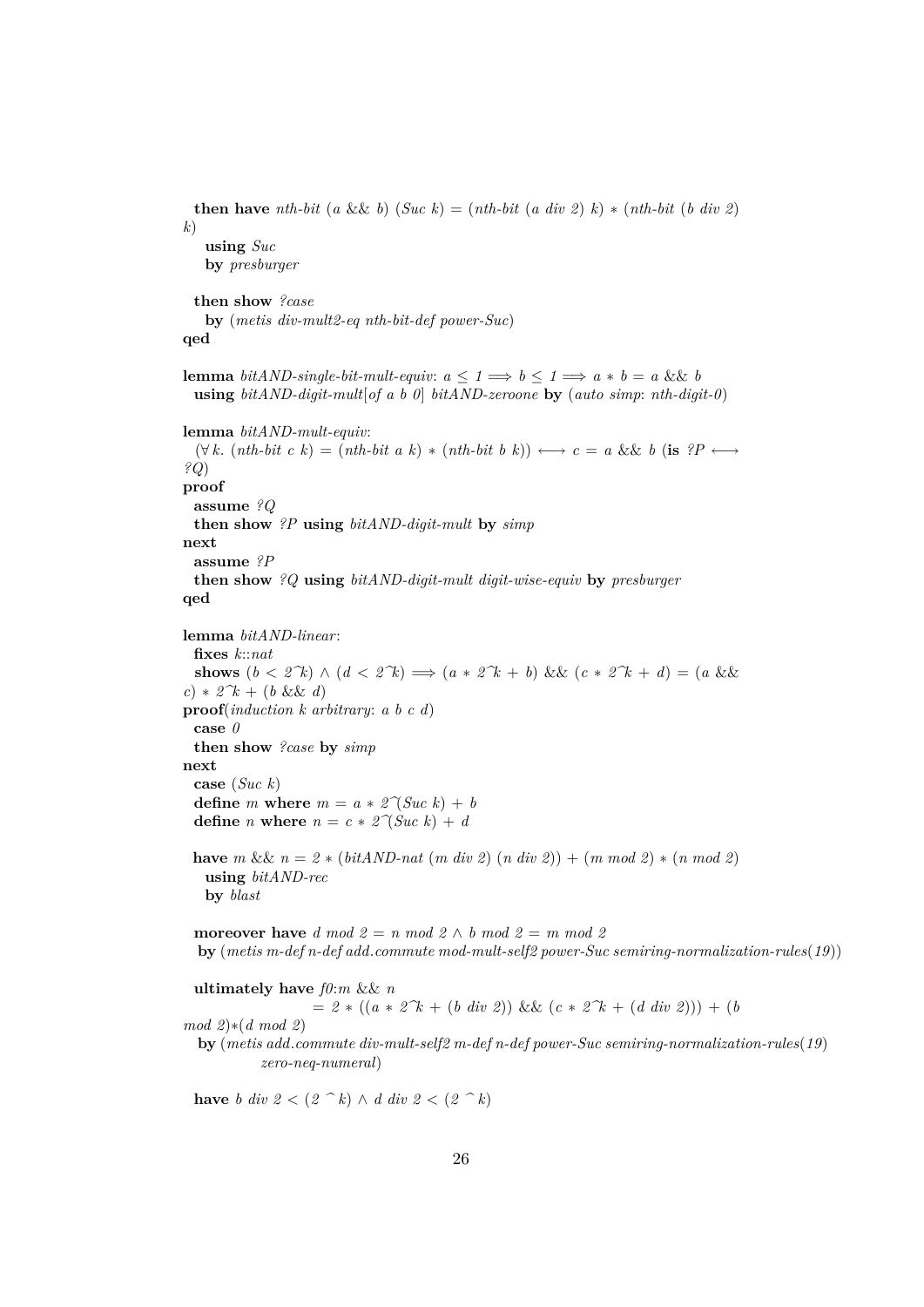**using** *Suc*.*prems* **by** *auto* **then have** *f1*:*m* && *n* = ((*a* && *c*) ∗ *2^*(*Suc k*)) + *2* ∗ ((*b div 2*) && (*d div 2*)) + (*b mod 2*) ∗ (*d mod 2*) **using** *f0 Suc*.*IH* **by** *simp* **have** *b* &&  $d = 2 * ((b \ div 2) \&( d \ div 2) ) + (b \ mod 2) * (d \ mod 2)$ **using** *bitAND-rec* **by** *blast* **then show** *?case* **using** *f1* **by** (*auto simp add*: *m-def n-def*) **qed**

# <span id="page-26-0"></span>**3.2 Binary orthogonality**

cf. [\[1\]](#page-32-0) section 2.6.1 on "Binary orthogonality"

The following definition differs slightly from the one in the paper. However, we later prove the equivalence of the two definitions.

**fun** *orthogonal* ::  $nat \implies nat \implies bool$  (infix  $\perp$  49) where  $(orthogonal a b) = (a \&\& b = 0)$ 

```
lemma ortho-mult-equiv: a \perp b \longleftrightarrow (\forall k. (nth-bit \ a \ k) * (nth-bit \ b \ k) = 0) (is ?P
\longleftrightarrow ?Q)
proof
 assume ?P
 then show ?Q using bitAND-digit-mult nth-bit-def by (metis div-0 mod-0 or-
thogonal.simps)
next
 assume ?Q
  then show ?P using bitAND-mult-equiv nth-bit-def by (metis div-0 mod-0
orthogonal.simps)
qed
```

```
lemma aux1-1-digit-lt-linear:
 assumes b < 2\hat{r} k > rshows bin-carry (a * 2^r c) b k = 0proof−
 have b < 2\hat{r} → (a * 2\hat{r}) \perp bproof(induct a b rule: bitAND-nat.induct)
   case (1 uu)
   then show ?case by simp
 next
   case (2 v n)
```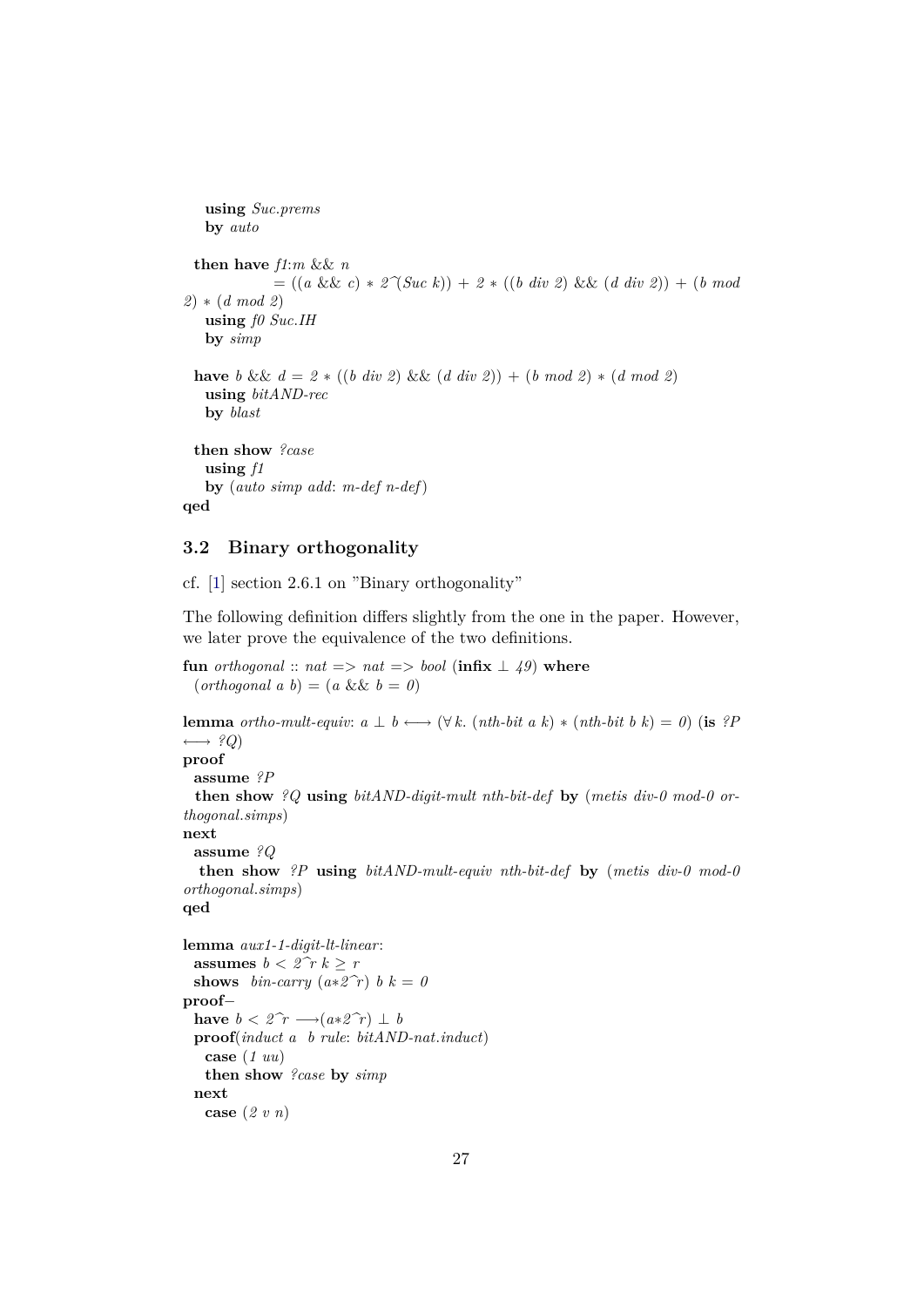**show** *?case* **apply** *auto* **using** *bitAND-linear*[*of n r 0 0 Suc*(*v*)] *bitAND-commutes* **by** *auto*

**qed**

**then show** *?thesis* **using** *ortho-mult-equiv no-carry-mult-equiv assms*(*1*) **by** *auto* **qed**

**lemma** *aux1-digit-lt-linear*: **assumes**  $b < 2\hat{r}$  **and**  $k > r$ **shows**  $(a * 2^r r + b)$  **;**  $k = (a * 2^r r)$  **;**  $k$ **proof**− **have** *b* div  $2 \hat{ }^n k = 0$  **using** *assms* **by** (*simp add: order.strict-trans2*) **moreover have**  $(a * 2 \hat{ } r \mod 2 \hat{ } k + b \mod 2 \hat{ } k)$  *div*  $2 \hat{ } k = 0$  **using** *assms* **proof**− **have** *bin-carry*  $(a * 2^r)$  *b*  $k = 0$  **using** *assms aux1-1-digit-lt-linear* **by** *auto* **then show** *?thesis* **using** *assms* **by** (*auto simp add*: *bin-carry-def*) **qed ultimately show** *?thesis* **by** (*auto simp add: nth-bit-def div-add1-eq*[*of a* $*2\hat{r}$  *b*  $2\hat{k}$ ]) **qed lemma** *aux-digit-shift*:  $(a * 2^t)$   $(1+t) = a \cdot l$ **using** *nth-bit-def* **by** (*induct l*; *auto*) (*smt div-mult2-eq mult*.*commute nonzero-mult-div-cancel-right power-add power-not-zero zero-neq-numeral*) **lemma** *aux-digit-lt-linear*:

**assumes**  $b: b < (2::nat)$   $\hat{\tau}$ **assumes**  $d: d < (2:nat)$ <sup> $\uparrow$ </sup> **shows**  $(a * 2^t + b)$  ;  $k \leq (c * 2^t + d)$  ;  $k \leftarrow ((a * 2^t)$  ;  $k \leq (c * 2^t)$  ;  $k$  $\wedge b$  **j**  $k \leq d$  **j**  $k$ ) **proof** (*cases*  $k < t$ ) **case** *True* **from** *True* **have**  $(a * 2^t + b)$  **i**  $k = b$  **i**  $k$ **using** *aux2-digit-sum-repr assms*(*1*) **by** *auto* **moreover from** *True* **have**  $(c * 2^t + d)$  **;**  $k = d$  **;**  $k$ **using** *aux2-digit-sum-repr assms*(*2*) **by** *auto* **moreover from** *True* **have**  $(a * 2^t)$  **;**  $k = 0$ **using** *aux2-digit-sum-repr*[*of 0*] *nth-bit-def* **by** *auto* **ultimately show** *?thesis* **using** *aux2-digit-sum-repr assms* **by** *auto* **next case** *False* **from** *False* **have**  $(a * 2^t + b)$  **;**  $k = (a * 2^t)$  **;**  $k$ **using** *aux1-digit-lt-linear assms*(*1*) **by** *auto* **moreover from** *False* **have**  $(c * 2^t + d)$  **j**  $k = (c * 2^t)$  **j**  $k$  **using**  $aux1-digit-lt-linear$ *assms*(*2*) **by** *auto* **moreover from** *False* **have**  $b : k = 0$ **using** *aux1-digit-lt-linear*[*of - - - 0*] *nth-bit-def assms*(*1*) **by** *auto*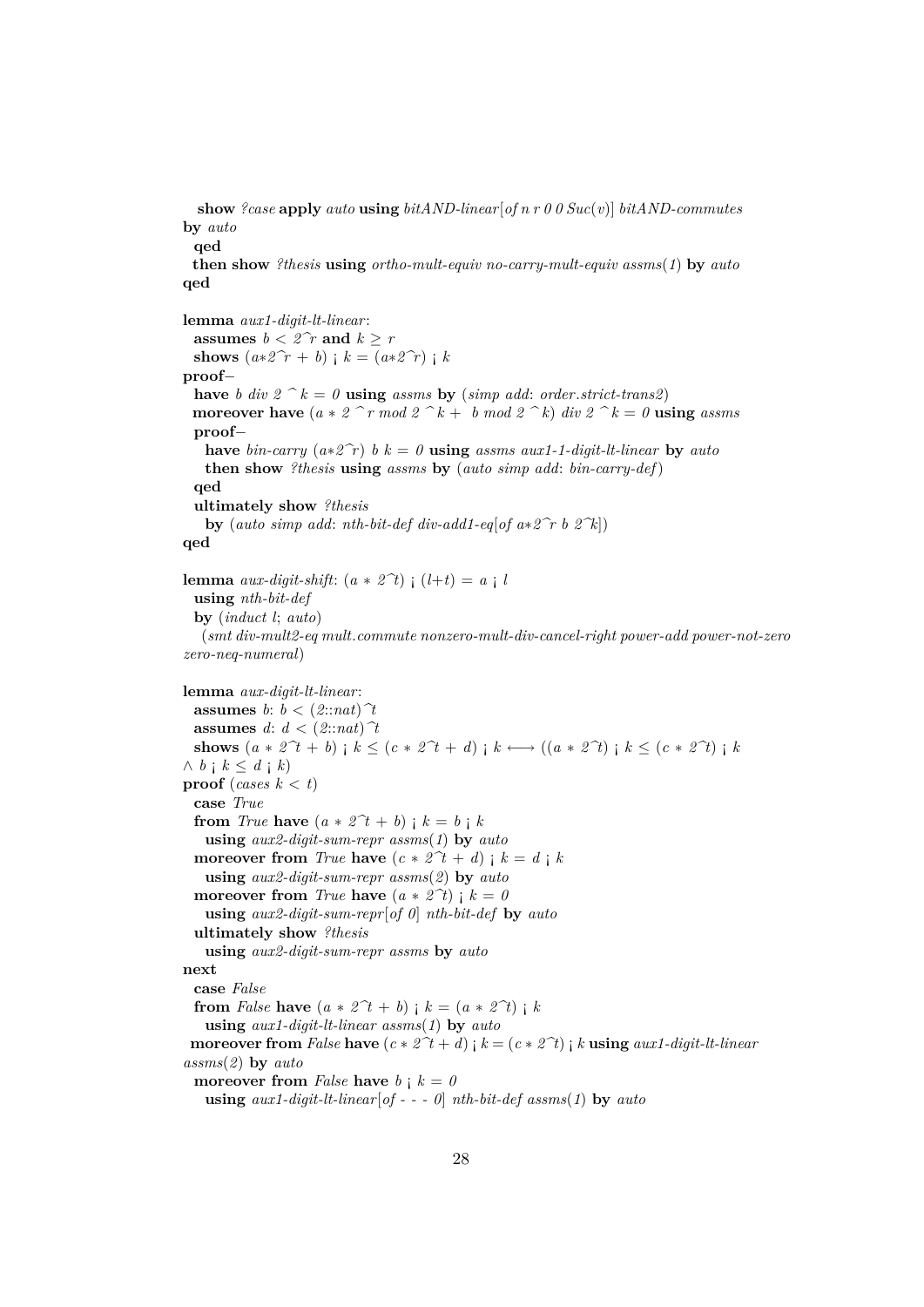```
ultimately show ?thesis by auto
qed
lemma aux2-digit-lt-linear:
 fixes a b c d t l :: nat
 shows ∃ k. (a * 2^t) ; k ≤ (c * 2^t) ; k → a ; l ≤ c ; l
proof −
 define k where k = l + thave (a * 2^t) ; k = a ; l using nth-bit-def k-def
   using aux-digit-shift by auto
 moreover have (c * 2^t) ; k = c ; l using nth-bit-def k-def
   using aux-digit-shift by auto
 ultimately show ?thesis by metis
qed
lemma aux3-digit-lt-linear:
 fixes a b c d t k :: nat
 shows ∃l. a i l \leq c i l \rightarrow (a * 2^{\textit{?}}t) i k \leq (c * 2^{\textit{?}}t) i kproof (cases k < t)
 case True
 hence (a * 2^t) ; k = 0using aux2-digit-sum-repr[of 0] nth-bit-def by auto
  then show ?thesis by auto
next
 case False
 define l where l = k - thence k: k = l + t using False by auto
 have (a * 2^t) ; k = a ; l using nth-bit-def l-def
   using aux-digit-shift k by auto
 moreover have (c * 2^t) ; k = c ; l using nth-bit-def l-def
   using aux-digit-shift k by auto
 ultimately show ?thesis by auto
qed
lemma digit-lt-linear:
 fixes a b c d t :: nat
 assumes b: b < (2::nat)^{T}assumes d: d < (2:nat)<sup>\hat{\tau}</sup>
 shows (\forall k. (a * 2^t + b) \mid k \leq (c * 2^t + d) \mid k) \longleftrightarrow (\forall l. a \mid l \leq c \mid l \wedge b \mid l)\leq d \neq lproof −
 have shift: (\forall k. (a * 2^t) \in k \leq (c * 2^t) \in k) \rightarrow (\forall l. a \in l \leq c \in l) (is ?P \rightarrow?Q)
 proof
   assume P: ?P
   show ?Q using P aux2-digit-lt-linear by auto
 next
   assume Q: ?Q
   show ?P using Q aux3-digit-lt-linear by auto
```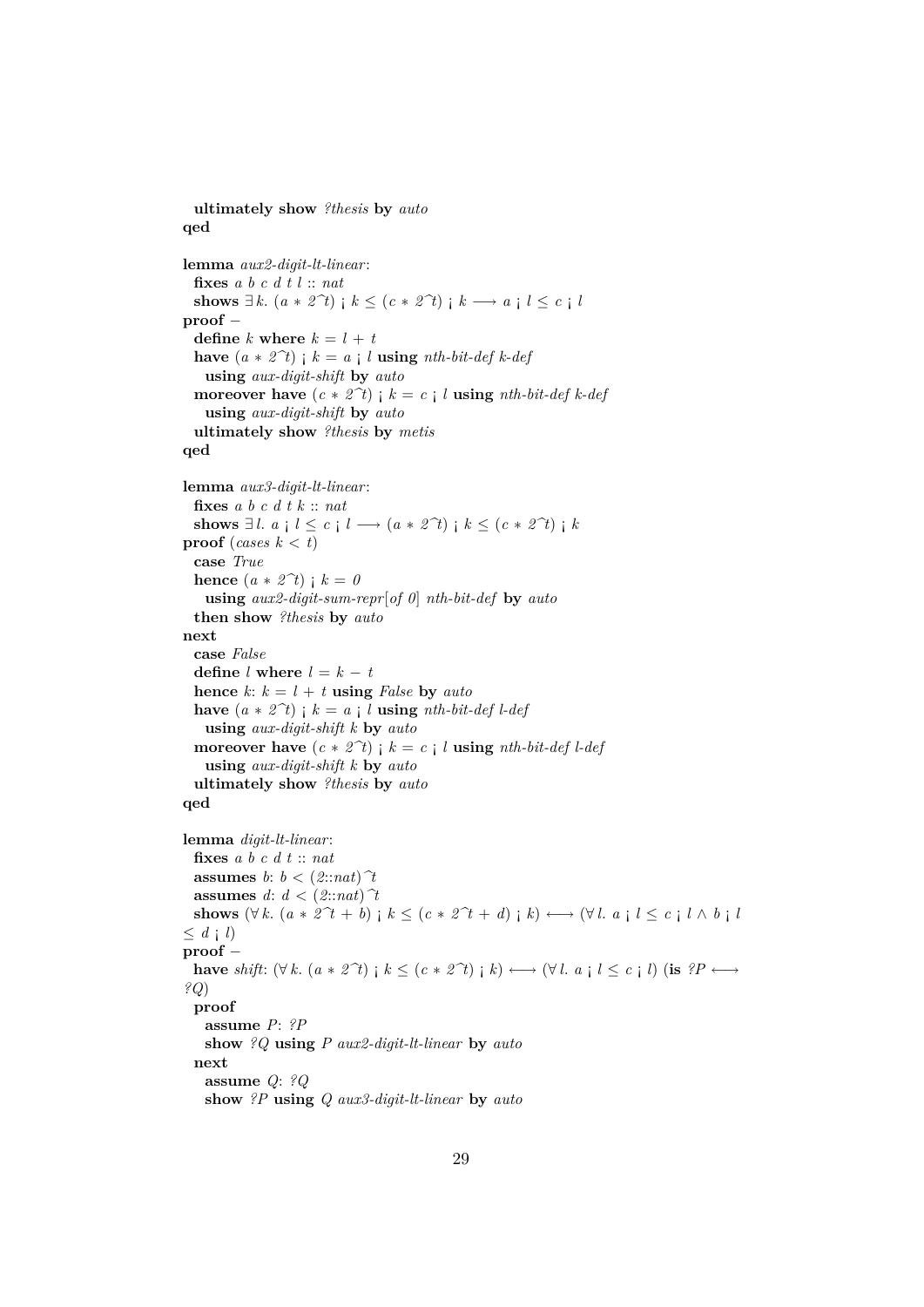#### **qed**

**have** main:  $(\forall k. (a * 2^t + b) \ni k \leq (c * 2^t + d) \ni k \longleftrightarrow ((a * 2^t) \ni k \leq (c$  $\ast$  2<sup>*∂t*</sup>) ; *k* ∧ *b* ; *k* < *d* ; *k*))

**using** *aux-digit-lt-linear b d* **by** *auto*

**from** *main shift* **show** *?thesis* **by** *auto* **qed**

Sufficient bitwise (digitwise) condition for the non-strict standard order of natural numbers

**lemma** *digitwise-leq*: **assumes** *b*>*1* **shows**  $\forall$  *t*. *nth-digit x t b* < *nth-digit y t b*  $\implies$  *x* < *y* **proof** − **assume** *asm*:  $\forall t$ *. nth-digit x t b* < *nth-digit y t b* **define** *r* **where**  $r \equiv (if x > y \ then \ x \ else \ y)$ **have**  $x = (\sum k < x. (nth-digit x k b) * b \land k)$ **using** *digit-gen-sum-repr-variant* ‹*b*>*1*› **by** *auto* **hence** *x*:  $x = (\sum k=0... (*nth-digit x k b*) * *b*  $\hat{b}$  *k*)$ **using** *atLeast0LessThan r-def digit-gen-sum-index-variant* ‹*b*>*1*› **by** (*metis* (*full-types*) *linorder-neqE-nat*) **have**  $y = (\sum k \lt y \cdot (nth\t{-}digit y \cdot k b) * b \cdot k)$ **using** *digit-gen-sum-repr-variant* ‹*b*>*1*› **by** *auto* **hence** *y*:  $y = (\sum k=0... (*nth-digit y k b*) * *b*  $\hat{b}$  *k*)$ **using** *atLeast0LessThan r-def digit-gen-sum-index-variant* ‹*b*>*1*› **by** *auto* **show** *?thesis* **using** *asm x y sum-mono*[*of*  $\{0..\langle r\}$  λ*k*. *nth-digit x k b*  $*$  *b*<sup> $\hat{k}$ </sup> λ*k*. *nth-digit y k b*  $*$  *b*<sup> $\hat{k}$ ]</sup> **by** *auto* **qed**

# <span id="page-29-0"></span>**3.3 Binary masking**

Preliminary result on the standard non-strict of natural numbers

**lemma** *bitwise-leq*:  $(\forall k. a \mid k \leq b \mid k) \longrightarrow a \leq b$ **using** *digitwise-leq*[*of 2*] **by** (*simp add*: *nth-digit-base2-equiv*)

cf. [\[1\]](#page-32-0) section 2.6.2 on "Binary Masking"

Again, the equivalence to the definition there will be proved in a later lemma.

**fun** masks :: nat => nat => bool (infix  $\leq 49$ ) where *masks 0 -* = *True* | *masks a b* =  $((a \ div 2 \preceq b \ div 2) \wedge (a \ mod 2 \preceq b \ mod 2))$ **lemma** *masks-substr*:  $a \preceq b \implies (a \ div (2^k) \preceq b \ div (2^k))$ **proof** (*induction k*) **case** *0* **then show** *?case* **by** *simp*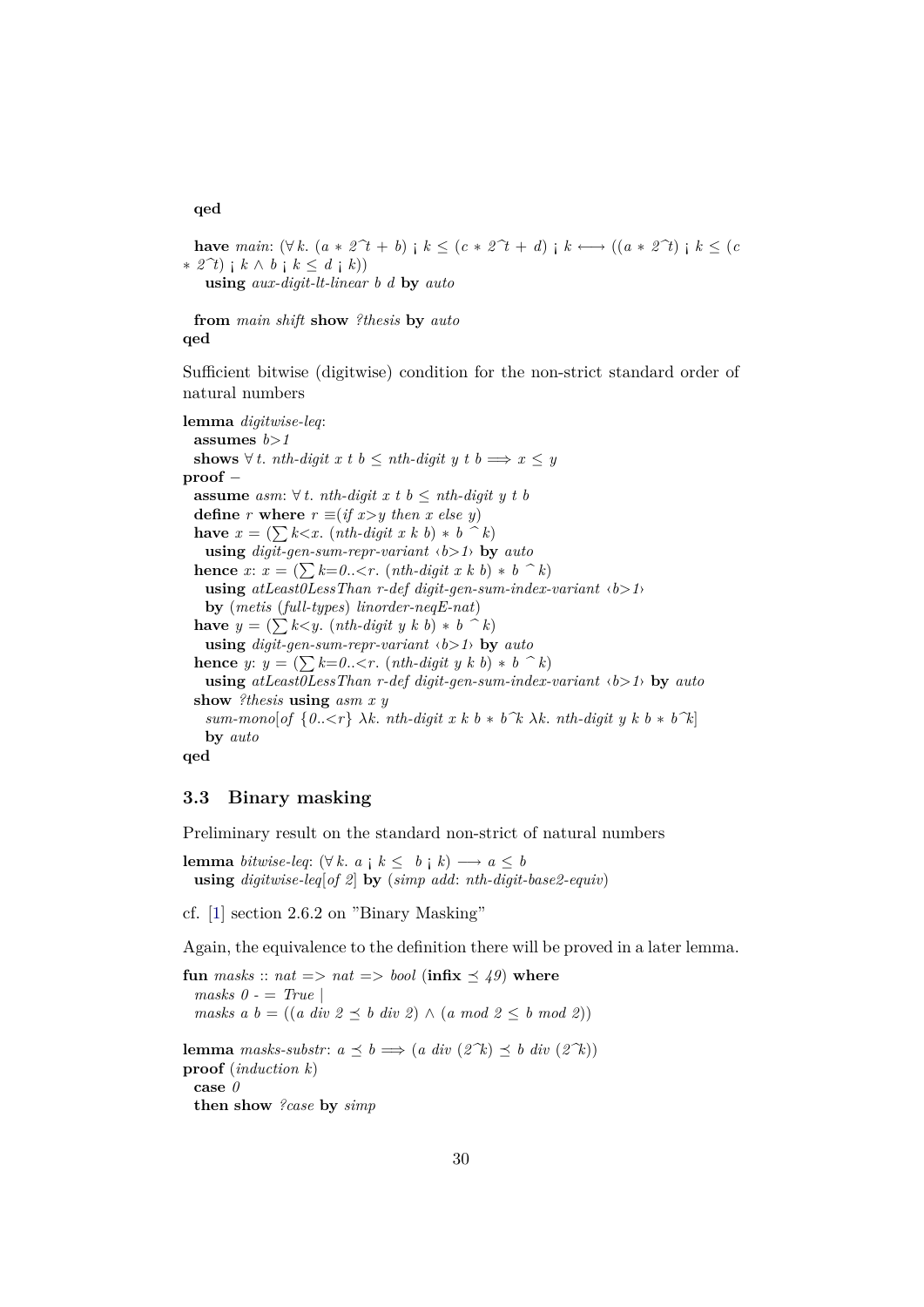```
next
 case (Suc k)
 moreover
  {
   fix ka :: nat
   assume a1: a div 2 \hat{ }^{\frown} ka \preceq b div 2 \hat{ }^{\frown} kahave f2: \forall n \text{ na } nb. (nb::nat) \text{ div } na \text{ div } n = nb \text{ div } n \text{ div } naby (metis (no-types) div-mult2-eq semiring-normalization-rules(7 ))
   then have f3: \forall n na nb nc.
                  (nc \ div nb = 0 \lor nc \ div 2 \ div nb \preceq na \ div 2 \ div n) \lor \neg nc \ div nb\prec na div n
     by (metis (no-types) masks.elims(2))
    {
     assume ∃n. a div n div 2 ^{\frown} ka ≠ 0 then have a div 2 ^{\frown} ka ≠ 0 using f2 by
(metis div-0)
     then have a div 2 div 2 \wedge ka \leq b div 2 div 2 \wedge ka using f3 a1 by meson
    }
   then have a div (2 * 2^k a) \leq b div (2 * 2^k a)by (metis (no-types) div-mult2-eq masks.simps(1))
  }
 ultimately show ?case by simp
qed
lemma masks-digit-leq:(a \prec b) \Longrightarrow (nth\text{-}bit \ a \ k) \leq (nth\text{-}bit \ b \ k)proof (induction k arbitrary: a b)
 case 0
 then show ?case
    by (metis add-cancel-left-right bitAND-nat.elims div-by-1 le0 masks.simps(2)
power-0
             mod-mult-self1-is-0 mod-mult-self4 nth-bit-def)
next
 case (Suc k)
 then show ?case
   by (simp add: nth-bit-def)
      (metis div-mult2-eq masks-substr nth-bit-def pow.simps(1) power-numeral)
qed
lemma masks-leq-equiv:(a \leq b) \longleftrightarrow (\forall k. (nth-bit a k) \leq (nth-bit b k)) (is ?P \longleftrightarrow?Q)
proof
 assume ?P
 then show ?Q using masks-digit-leq by auto
next
 assume ?Q
 then show ?P using nth-bit-def
```
**proof** (*induct a b rule*: *masks*.*induct*)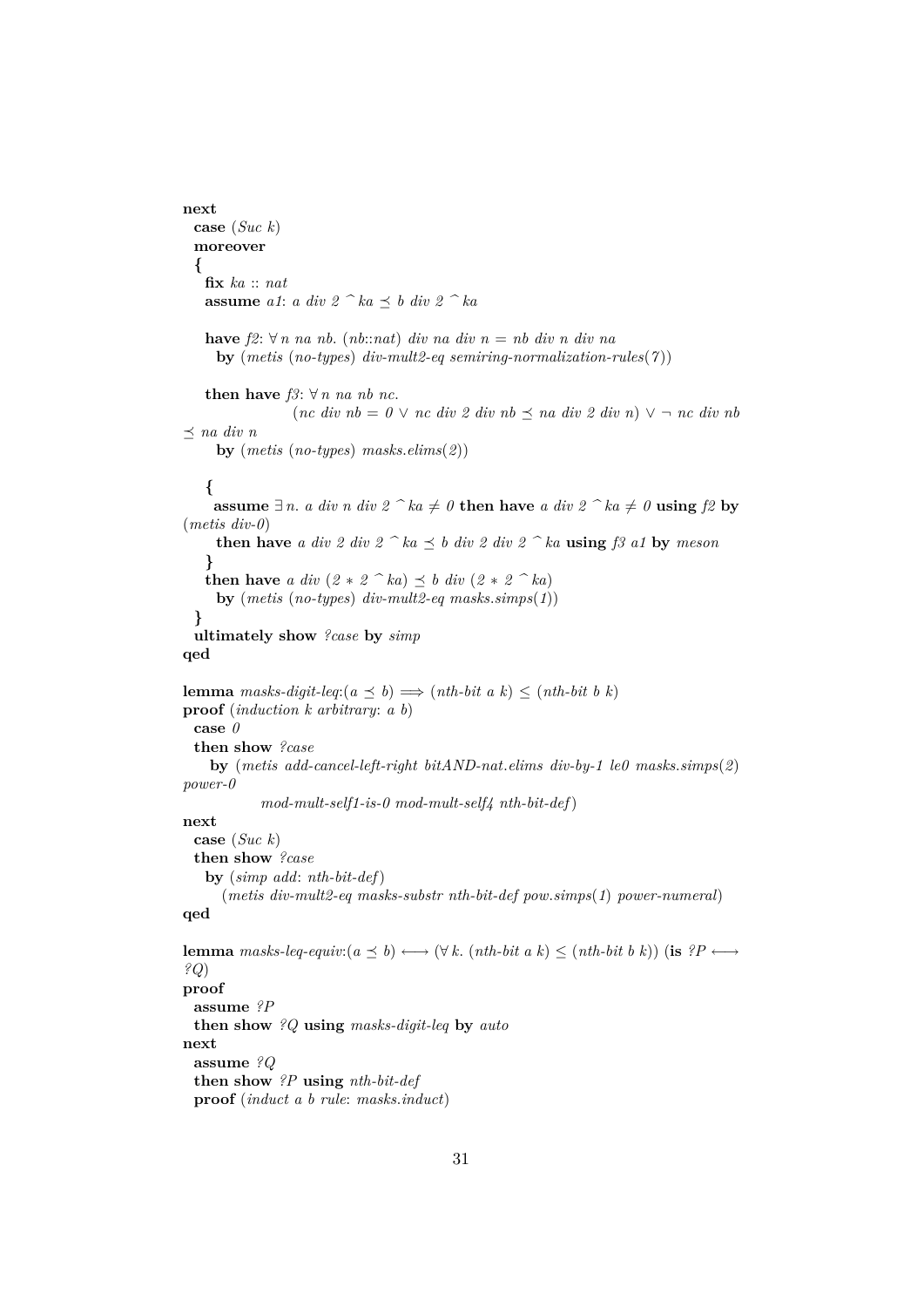```
case (1 uu)
   then show ?case by simp
  next
   case (2 v b)
  then show ?case by simp (metis drop-bit-Suc drop-bit-eq-div div-by-1 power.simps(1))
  qed
qed
lemma masks-leq:a \prec b \rightarrow a \prec busing masks-leq-equiv bitwise-leq by simp
lemma mask-linear:
  fixes a b c d t :: nat
 assumes b: b < (2::nat) \hat{\tau}assumes d: d < (2::nat) \hat{\tau}shows ((a * 2^t + b \prec c * 2^t + d) \longleftrightarrow (a \prec c \land b \prec d)) (is ?P \longleftrightarrow ?Q)
proof −
 have ?P \longleftrightarrow (\forall k. (a * 2^t + b) \mid k \leq (c * 2^t + d) \mid k) using masks-leq-equiv
by auto
 also have ... ←→ (∀ k. a ; k \leq c ; k \wedge b ; k \leq d ; k) using b d digit-lt-linear by
auto
  also have ... \longleftrightarrow a \preceq c \land b \preceq d using masks-leq-equiv by auto
  finally show ?thesis by auto
qed
lemma aux1-lm0241-pow2-up-bound:(∃ (p::nat). (a::nat) < 2^{\gamma}Suc p))
  by (induction a) (use less-exp in fastforce)+
lemma aux2-lm0241-single-digit-binom:
  assumes 1 \geq (a : n \notinfty)assumes 1 \geq (b::nat)
  shows \neg(a = 1 \land b = 1) \longleftrightarrow ((a + b) \text{ choose } b) = 1 \text{ (is } ?P \longleftrightarrow ?Q)using assms(1) assms(2)by (metis Suc-eq-plus1 add.commute add-cancel-right-left add-eq-if
             binomial-n-0 choose-one le-add2 le-antisym zero-neq-one)
lemma aux3-lm0241-binom-bounds:
  assumes 1 \geq (m::nat)assumes 1 \geq (n::nat)shows 1 \geq m choose n
  using assms(1) assms(2) le-Suc-eq by auto
lemma aux4-lm0241-prod-one:
  fixes f :: (nat \Rightarrow nat)
  assumes (\forall x. (1 \geq f x))shows (\prod k \leq n \cdot (f k)) = 1 \longrightarrow (\forall k \cdot k \leq n \longrightarrow f k = 1) (is ?P \longrightarrow ?Q)
proof(rule ccontr)
  assume assm: \neg (?P \rightarrow ?Q)hence f-zero:∃ r. r ≤ n \land f r \neq 1 by simp
```